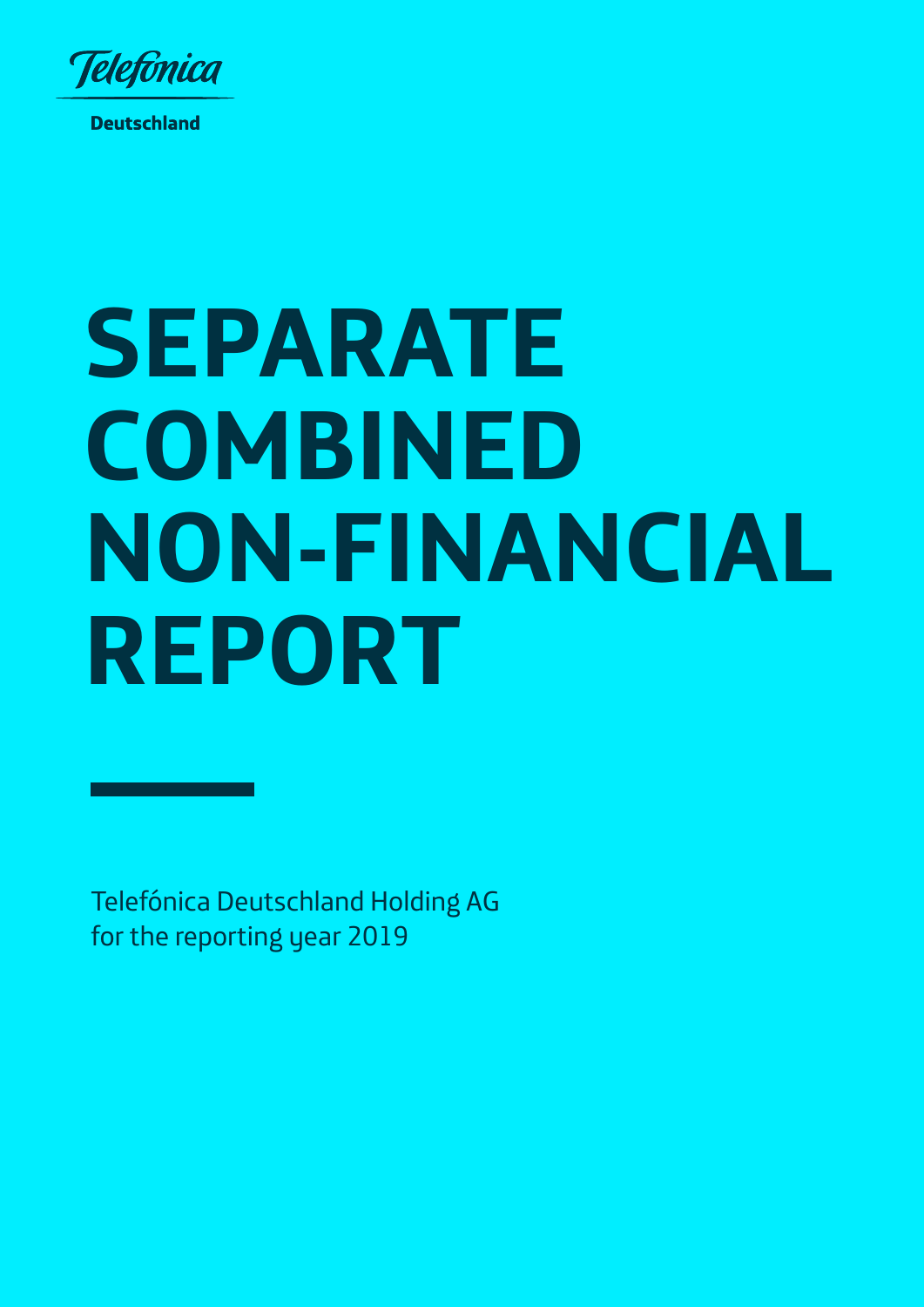## **CONTENTS**

#### **03 About this report**

- **04 Business activities of the Telefónica Deutschland Group**
- **05 Identification of the material non-financial topics and risks**

#### **06 Material non-financial issues**

- 06 Customer satisfaction
- 10 Data protection and information security
- 13 Climate protection
- 16 Attractiveness as an employer
- 18 Sustainable innovations
- 21 Anti-corruption
- **23 Independent Practitioner's Report**
- **25 Imprint**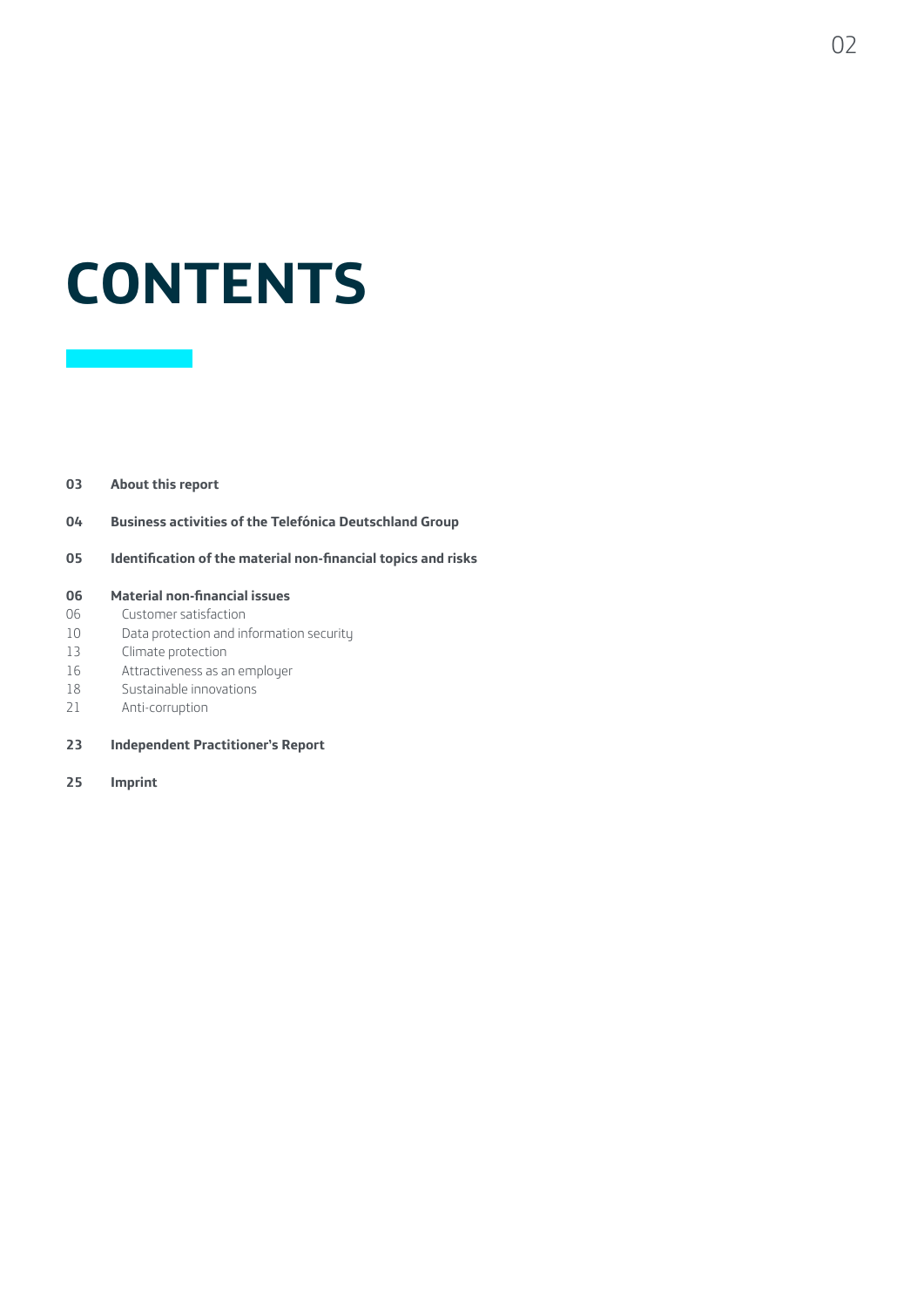## **ABOUT THIS REPORT**

Telefónica Deutschland Holding AG prepared a separate combined non-financial report for the financial year 2019 in accordance with the "Act to strengthen non-financial reporting by companies in their management reports and group management reports" (CSR Directive Implementation Act, CSR-RUG) comprising information on the Telefónica Deutschland Group and Telefónica Deutschland Holding AG. This report was published on the website www.telefonica.de/nfs on 3 March 2020.

The Non-Financial Report was audited by the external audit firm PricewaterhouseCoopers GmbH in accordance with the ISAE 3000 (Revised) standard with limited assurance.

In preparing the Non-Financial Report, we based our descriptions of the concepts and presentation of the various key performance indicators (KPIs) in particular on the GRI Standards. References to disclosures made outside of the Combined Management Report relate to supplementary information and do not constitute part of the Separate Combined Non-Financial Report.

For comprehensive sustainability reporting in accordance with the GRI Standards ("Comprehensive" option), please see our Corporate Responsibility Report, which will be available at www.telefonica.de/verantwortung from May 2020.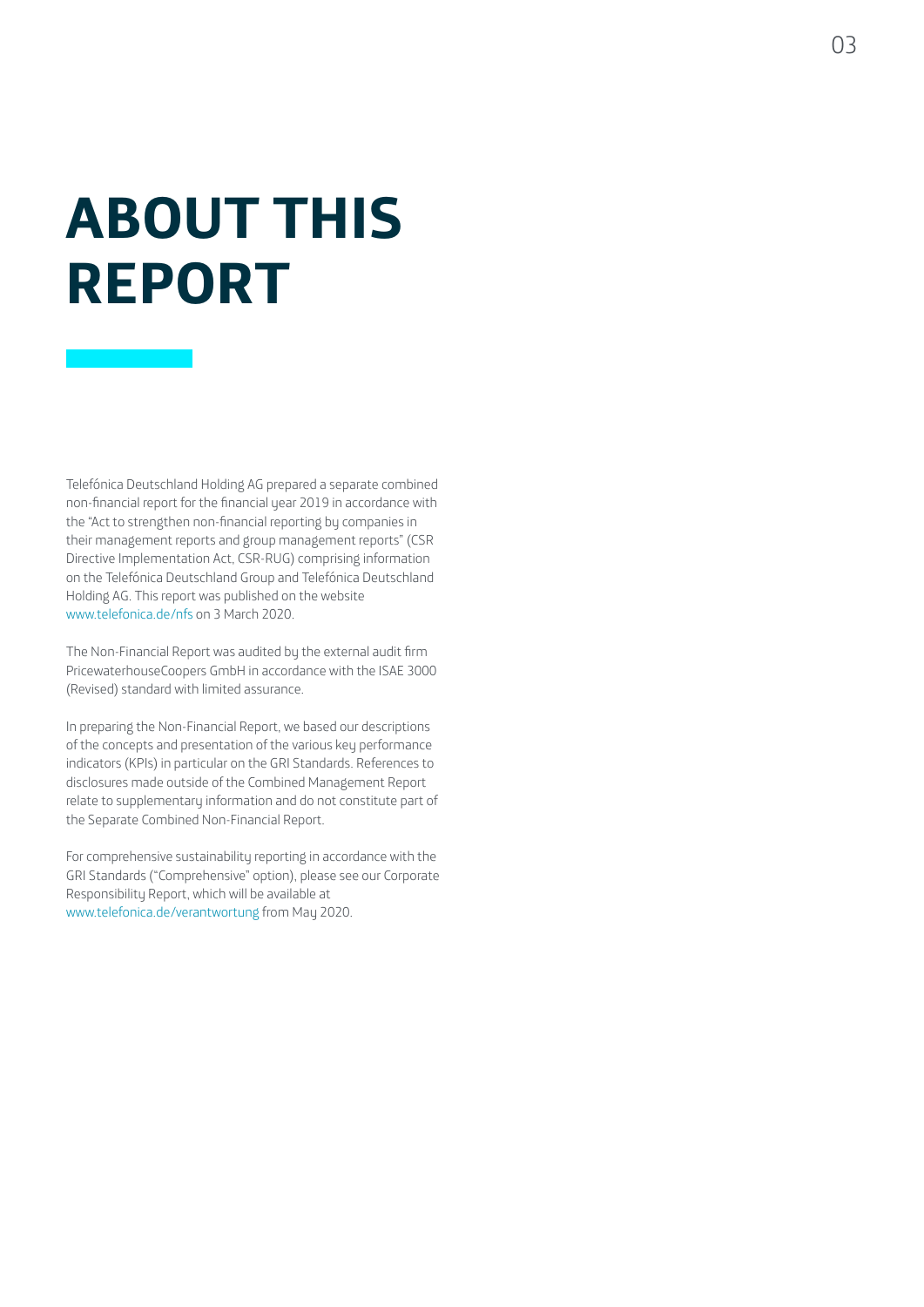## **BUSINESS ACTIVITIES OF THE TELEFÓNICA DEUTSCHLAND GROUP**

The Telefónica Deutschland Group is one of the three leading integrated network operators in Germany. We offer mobile and fixed services for private and business customers as well as innovative digital products and services. In addition, our numerous wholesale partners purchase extensive mobile communications services from us.

In the mobile sector, we serve the demand for mobile services as a consequence of the digitalisation of ever more areas of life. With a total of 43.8 million mobile accesses as of 31 December 2019, we are a leading provider in this market area. In 2019, at EUR 5,301 million, mobile services were the most important revenue stream for the Telefónica Deutschland Group (72% of total volume). In this area, we offer private and business customers mobile voice and data services both on a contractual basis (postpaid) and in the prepaid segment. The basis for this is our mobile communications network. We offer nationwide fixed services to complement our mobile services. Our DSL retail customer base amounted to 2.2 million as at year-end. We belong to Telefónica, S.A. Group, one of the world's largest telecommunications companies.

The Telefónica Deutschland Group's business model is described in detail in the "Basic information on the Group" section of the [Combined Management Report 2019.](https://www.telefonica.de/investor-relations-en/annual-report.html)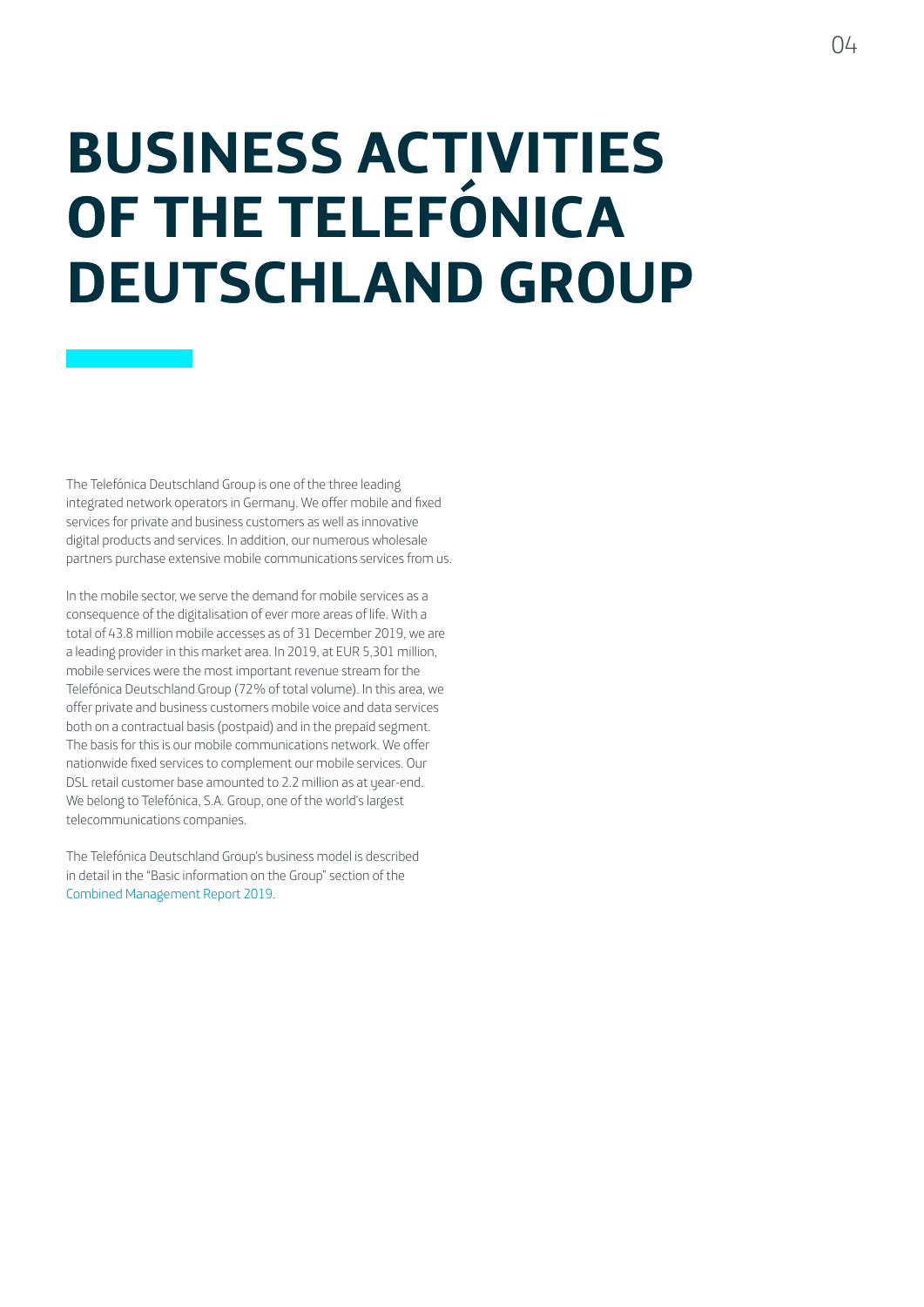## **IDENTIFICATION OF THE MATERIAL NON-FINANCIAL TOPICS AND RISKS**

#### Process of preparing the non-financial report

To prepare the 2019 Non-Financial Report, we have in line with the previous year analysed and evaluated sustainability issues in terms of the legal requirements. This process was based on the materiality analysis conducted in 2015; this saw a structured method being used to identify 25 material issues for the Telefónica Deutschland Group and then assign them to a materiality matrix. The analysis reflected the results of a stakeholder survey, a statistical analysis of the impacts of the Telefónica Deutschland Group all along the value chain, workshops with the senior management and company-, market- and sector-specific studies.

#### **Impact analysis**

We verified the impact analysis in 2019 in order to update the materiality analysis. Based on this, we identified 15 of the present 25 issues within the materiality analysis as being subjects upon which the Telefónica Deutschland Group has a significant influence.

In the course of this, the topics were above all assessed with regard to the following aspects:

- Significance of the impacts of the Telefónica Deutschland Group
- Ability of the Telefónica Deutschland Group to influence the impacts
- Consequences of the impacts for the Telefónica Deutschland Group

#### **Analysis of business relevance**

Following the impact analysis, we used set evaluation aspects to determine the relevance to business of the issues identified as material. In the process, the focus was on topics that are relevant to the course of business, the business result and the situation of the Telefónica Deutschland Group. The relevant internal stakeholders were involved here, such as individuals from the departments Risk Management, Investor Relations, Capital Market Law, Compliance, Finance and Corporate Responsibility. Six issues were identified as being material in this analysis, four of which can be categorised as relevant in terms of environmental, social and employee aspects or anti-corruption/anti-bribery. We rated the aspect of human rights as not material for the purposes of CSR-RUG as its business relevance

remained below our threshold for this financial year in the analysis. Due to its general sociopolitical relevance, however, we report in detail on our activities and measures in relation to this aspect in our CR Report and online at [www.telefonica.de/human-rights](https://www.telefonica.de/responsibility/human-rights.html). The topics of customer satisfaction, data protection and information security were also identified for and incorporated into the Non-Financial Report. These additional topics are highly relevant to the Telefónica Deutschland Group's business, and the company has relevant impacts on these topics.

#### Determination of the material non-financial risks

The analysis of business relevance was followed by an assessment of the risk scenarios in terms of their probability of occurrence and their potential to have a detrimental impact on the non-financial issues as defined above. In line with the criteria of established risk management, we performed a net assessment of the risks. A detailed description of the processes can be found in the "Risk and opportunity management" section of the 2019 Combined Management Report.

Based on the probability of occurrence already determined, a conservative approach was adopted in which risks were considered with a probability of occurrence deemed to be "likely" or "highly likely". The potential for the risks to have a detrimental impact on the relevant aspects was determined on the basis of the criteria relating to the severity of the impacts on an aspect, the number of people actually or potentially affected and the possibility of restoring the original condition before the impact occurred.

In this risk assessment, we identified the potential for a material risk pursuant to CSR-RUG in the area of customer satisfaction, which we are counteracting with comprehensive measures (see "Customer satisfaction" chapter).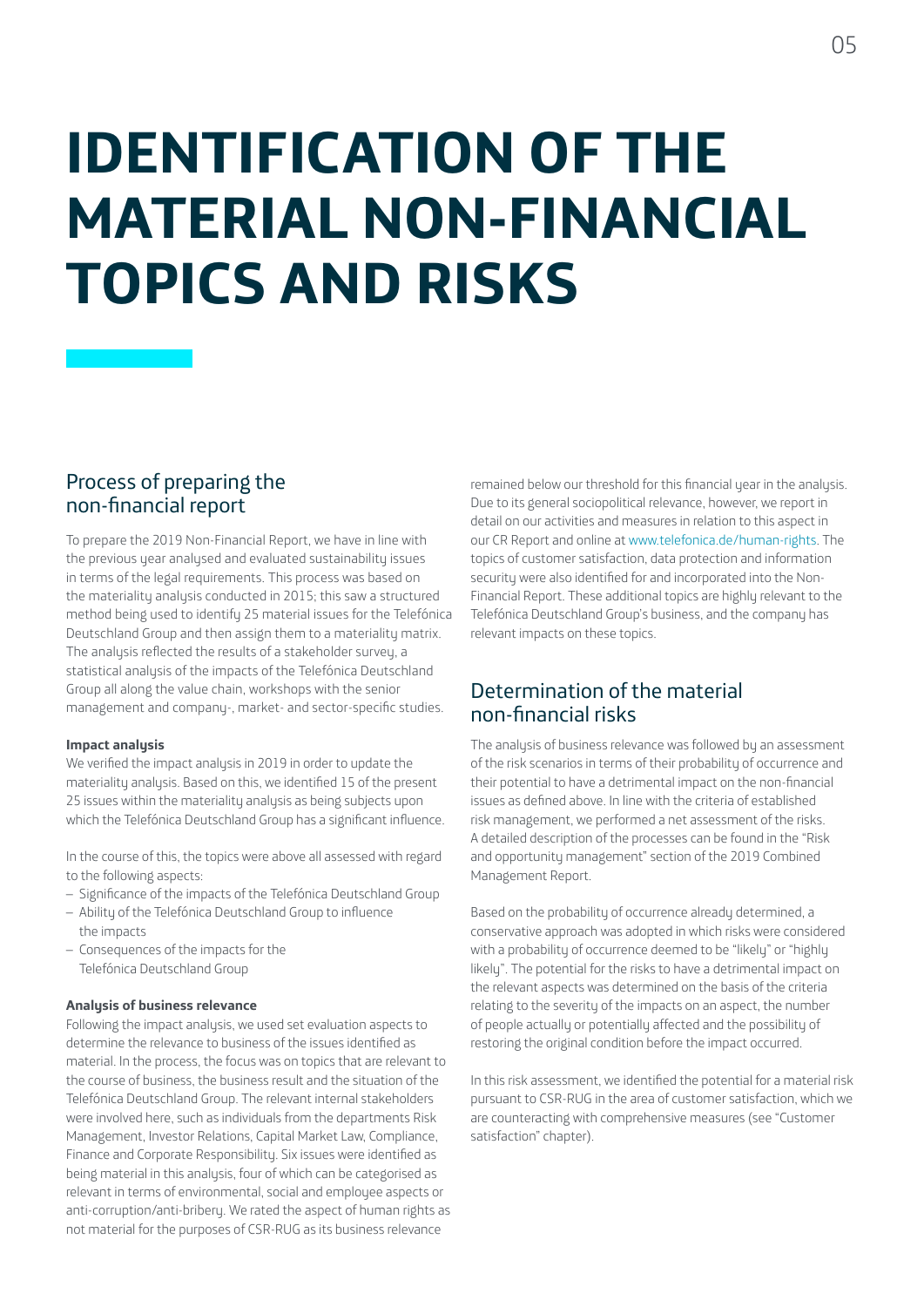## **MATERIAL NON-FINANCIAL ISSUES**

### Customer satisfaction

#### BASIC PRINCIPLE The focus is on the customer

Advancing digitalisation is changing all areas of our lives. The spheres of politics and business consider it their responsibility to shape this development advantageously for people. One core promise is that digitalisation will lead to further growth and prosperity. As a digital telecommunications provider, we are at the heart of this development technologically and with the services we provide to the customers. We are active in markets which are characterised by stiff competition and ongoing technological developments. Our company faces increasing competition from alternative telecommunications providers. In an environment characterised by momentous technical change, we face the challenge of anticipating and implementing technical requirements and the customers' wishes in good time. We therefore aspire to enabling everyone to participate in digital life and to use the advantages of digitalisation as it best suits their wishes and needs. In this regard, offering our customers transparency at all times regarding how their data is used and allowing them to determine themselves how it is used are top priorities for us.

The satisfaction of our customers is the foundation of our corporate success. We have a vision of becoming "Mobile Customer & Digital Champion" by 2022. Network quality, cost-effectiveness and product and service quality are among the decisive factors in guaranteeing satisfaction. Here, we consider dealing with customers fairly and with respect to be self-evident.

We aspire to seeing the world through the eyes of our customers and providing them with attractive and simple self-service offerings that suit their habits and needs. Our customers should also always be able to choose the channel of communication that they prefer. We aim to make online customer experiences even better still by further expanding digitalisation.

#### PROCESSES & MANAGEMENT Transparently gauging customer satisfaction

The Chief Consumer Officer (CCO) and the Chief Partner and Wholesale Officer (CPWO) of Telefónica Deutschland Holding AG bear overall responsibility for the area of customer satisfaction. The CCO is responsible for private customer business with a clear focus on the customer experience, the position of Chief Partner and Wholesale Officer has responsibility for business with partners, and the Chief Executive Officer (CEO) is in charge of the B2B division. Central management of customer satisfaction is firmly embedded in the company with the B2C directorate Customer Experience & **Transformation** 

We measure customer satisfaction at all levels to the fullest extent permitted by data privacy legislation – at the market level, at all the direct and indirect customer touchpoints (customer journey) and at the contact level (i.e. directly following customer contact). We hope to derive relevant knowledge and measures from this in order to improve customer satisfaction further. The central key performance indicators we use are the Net Promoter Score (NPS), which is the most important control parameter, and the Customer Satisfaction Index (CSI) and churn rate (excl. M2M).

The Customer Satisfaction Index (CSI) is determined though a telephone survey of our company's private customers and of our competitors' customers; these are conducted externally. The survey is carried out several times a year according to precisely defined criteria. The difference between the customers' wishes and their perception of the service can be measured through the arithmetic mean in the answers to three questions regarding overall satisfaction, the fulfilment of customer expectations and the gap when measured against a fictional ideal service provider. The scale ranges from 1, very low customer satisfaction, to 10, very high customer satisfaction. We are aiming to stabilise the 2017 CSI figure of 7.18 and then improve it annually in the long term. In 2019 we managed to improve the CSI figure (2019: 7.61) on a year-on-year basis (2018: 7.49).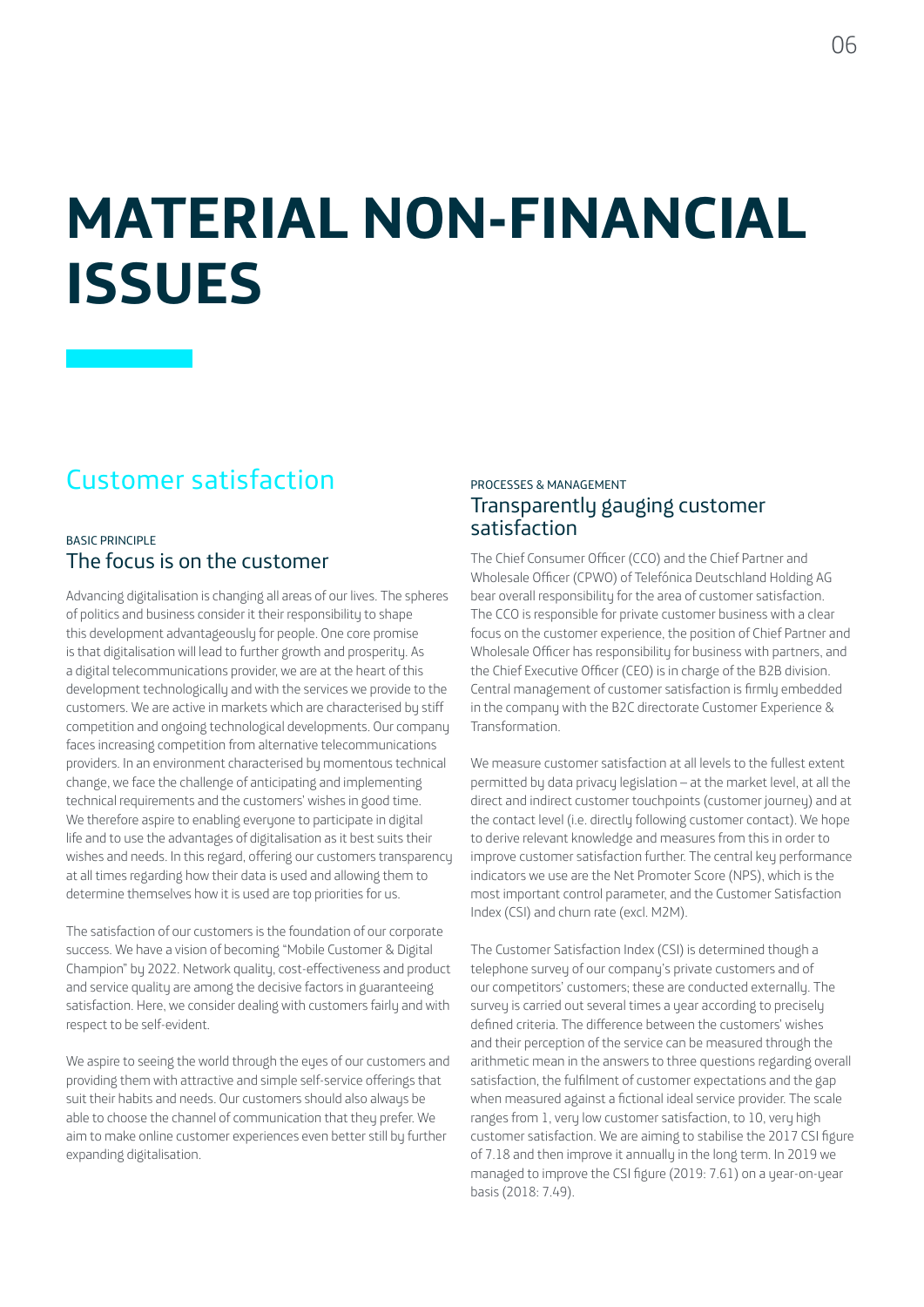The Net Promoter Score (NPS) verifies customer willingness to recommend the  $O<sub>2</sub>$  brand. It reflects the overall satisfaction with the brand as well as with its products and services. The NPS survey is part of the CSI survey, which is carried out by telephone. All NPS improvement measures have the aim of optimising the customer experience.

The churn rate is the migration rate of postpaid customers over a certain period of time divided by the total number of contract customers (postpaid connections excl. M2M). At 1.51%, we achieved a year-on-year improvement here (2018: 1.65%).

#### **T 01**

#### **CUSTOMER SATISFACTION**

|                                                                      | UNIT  | 2019 | 2018 | 2017  |
|----------------------------------------------------------------------|-------|------|------|-------|
| Customer Satisfaction Index (CSI)                                    | Index | 7.61 | 7 49 | 7 1 8 |
| Postpaid customer churn rate<br>Churn for postpaid connections excl. |       |      |      |       |
| machine-to-machine (M2M)                                             | $\%$  | 1.51 | 1 65 |       |

#### **Using customers' wishes and feedback for improvements**

In order to keep customer satisfaction high, the Telefónica Deutschland Group responds to incoming queries as quickly as possible and according to defined workflows. We use the feedback we receive from our customers and employees in a continuous improvement process to optimise our procedures and therefore the customer experience too. With our customers' consent, we use among other things automated speech analysis for incoming telephone calls in order to evaluate the reasons for the calls and the wishes of customers faster and to record them systematically. Our employees can also directly make a record of improvement suggestions and customer wishes that arise in dialogue with the customers and then pass these on and implement them as part of the continuous improvement process.

Through the speech analysis as well as via regular employee feedback from the operating units, conspicuous fluctuations in contact reasons or voiced customer problems are reported and we use these to derive concrete improvement measures. These are analysed and implemented as promptly as possible as part of the continuous improvement process. The chosen topics are respectively assigned to a person responsible and the progress made with them is tracked via weekly documentation.

We have set ourselves ambitious targets in the area of customer satisfaction in our bid to become "Mobile Customer & Digital Champion" by 2022: we want to offer excellent customer service with a high level of customer satisfaction. We evaluate the status of our target attainment on the basis of internal performance indicators taken from direct customer surveys as well as from external evaluations such as the regular tests conducted by the special-interest magazine *connect* concerning hotlines, service apps, the advice given in shops, and fixed line network quality. Our hotline for private and business customers has won a number of awards for its availability and quality.

We are also improving and expanding our digital offerings and aim to provide the customer with uncomplicated customer service round the clock and independent of location. Our intention is that by the end of 2021 76% of all contact is digital in the self-service area (2019: 72%).

#### STRATEGIC PRIORITIES Digital road map for greater customer satisfaction

The focus of our measures planning is on improving the customer experience. That is why, in addition to optimising the quality of our customer service, we are also aiming to improve contact possibilities by pushing on with digital solutions based on our digital measures plan. At the same time, we want to inspire our customers to make self-determined use of digital technologies with our products and base our communication measures on this.

The measures plan includes among other things the continual expansion and development of digital offerings in the self-service area, such as our digital assistants Lisa (chatbot for processing customer queries) and Aura (AI for optimising business processes). We launched Aura with some initial applications which we continue to improve and expand. We adopted WhatsApp as a new communication channel that enables the customers to raise an issue with us at any time. We are continually analysing opportunities to use additional innovative channels as part of our digital measure planning.

The focus of our transformation programme Digital4Growth (D4G) is among other things the customer and their needs and experiences. For example, we analyse the individual stages that a person who becomes a customer goes through, from interest to purchase to active use (customer journey mapping). In this context, we have also worked on standardising and simplifying communication throughout the customer relations life cycle.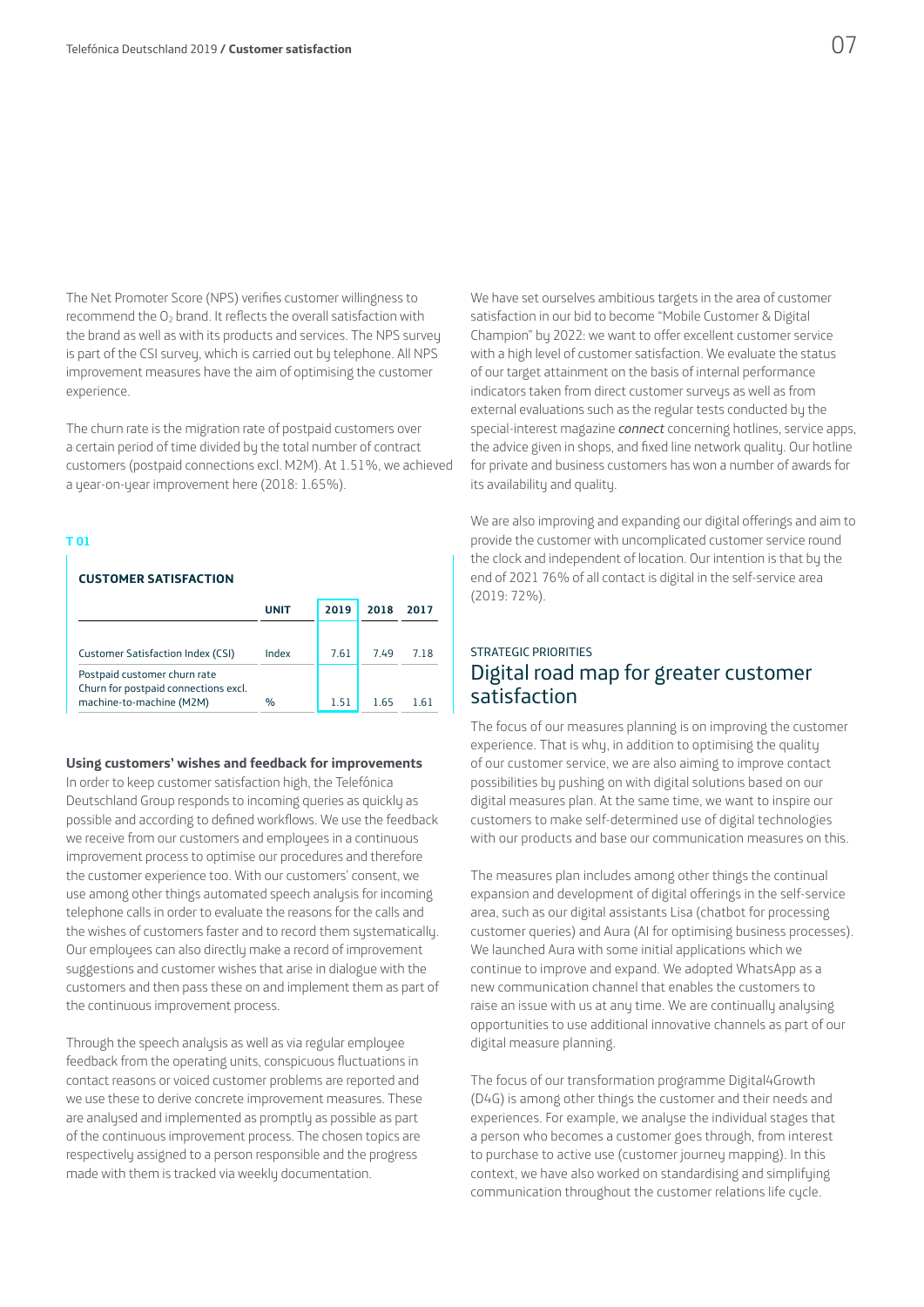#### **Innovative solutions for private and business customers**

We offer innovative tariffs that are designed to make our customers' lives simpler, faster and better. Our most important new offerings in 2019 included the  $O<sub>2</sub>$  You tariff that puts many of the contractual conditions in the customers' hands and allows them to put together their own combinations of mobile communication and smartphone. The mobile communication tariff may be terminated at any time with notice of 30 days to the end of the billing period and the device can be paid off flexibly. We are therefore bringing to an end the era of inflexible contract durations and are aiming to take on a role as a pioneer in the market.

O2 has also expanded its DSL portfolio for private customers, freelancers and small business owners with a supervectoring tariff. This is DSL technology that offers top speeds of 250 megabits per second (Mbps) for downloading and 40 Mbps for uploading, allowing self-employed people to surf at a reliably high speed and, in particular, to upload and download large files in seconds.

Our extensive LTE expansion programme is benefiting not only mobile communications customers throughout Germany, but also users who do not have a classic DSL connection within their own four walls. With O<sub>2</sub> HomeSpot and the three new O<sub>2</sub> mu Data Spot tariffs, we are offering our customers an alternative stationary highspeed Internet connection that enables them to use a Wi-Fi-based home spot to simply and reliably connect all of their devices to and surf in our O<sub>2</sub> LTE network.

Our B2B area features a strong tariff portfolio for our partners and their end customers. This offers our business customers a variety of solutions that make their work easier and which are secure, fair and reliable. With  $O<sub>2</sub>$  Free Business, for example, users can enjoy fast mobile Internet access of up to 1 Mbps throughout the EU even after they have used up their high-speed data volume. This is the case irrespective of the device they choose because with the multicard, the benefits of the  $O<sub>2</sub>$  Free Business tariffs can be enjoyed on a smartphone, laptop or tablet or in a mobile hotspot.

The O<sub>2</sub> Unite business tariff is designed for companies who are reliant on maximum flexibility in their mobile communications usage, for example because they need to integrate new employees or plan international activities at short notice.  $0<sub>2</sub>$  Unite offers companies central tailor-made mobile communications pools for high-speed data, minutes and text messages that can be variably assigned to all employees. Fluctuations in the use of the employees' SIM cards are balanced out amongst each other and unused data volumes can be carried over to the next month.

The O2 Digital Phone tariff further simplifies the day-to-day work of our business customers. It allows them to use the complete service portfolio of a fully fledged phone system in the cloud, making it possible for PCs, laptops or tablets to access all functions such as conference calling, call forwarding and phone directories from wherever they are working.

#### **Network infrastructure further strengthened**

We continue to equip our locations with LTE technology in both urban and rural areas in order to offer our customers better network quality. In the year under review, 2019, the Telefónica Deutschland Group, moreover, put several thousand new LTE transmitters into operation. Starting in 2020 we intend to above all press ahead with extensive LTE expansion in rural areas as well as swiftly putting powerful 5G mobile communications infrastructure in place in towns and cities to enable an increasing number of customers to surf the Internet at high speeds in more and more places.

In urban areas, the Telefónica Deutschland Group is focusing particularly on densification of the network. In parallel with the LTE expansion, we are starting setting up a 5G network that will in future facilitate higher speeds and increased capacity for private and business customers as well as intelligent linking of their digital devices. By the close of 2022 the aim is to be supplying 30 towns or cities with a total of 16 million inhabitants. In rural areas, the company will forge ahead with intensively expanding the LTE infrastructure as well as laying the technical foundations for the future 5G expansion. In 2020 we will bring further thousands of LTE transmitters into operation. By the end of 2020 99 per cent of Germany's households are to be able to surf with high LTE speeds.

In 2019 we signed Germany's mobile communications pact agreed upon bu the policumakers and network operators, making a commitment to further expand the LTE network. In this context, we will set up an additional 333 sites in what will have been undersupplied regions by the end of 2021. In the area of network expansion, we want to work closely with Deutsche Telekom, Vodafone and other mobile network operators and will ensure that there is the best possible mobile broadband coverage in particular in rural areas and along traffic routes. To this end, we are planning to establish and jointly use up to 6,000 new mobile communications sites together with the other service providers.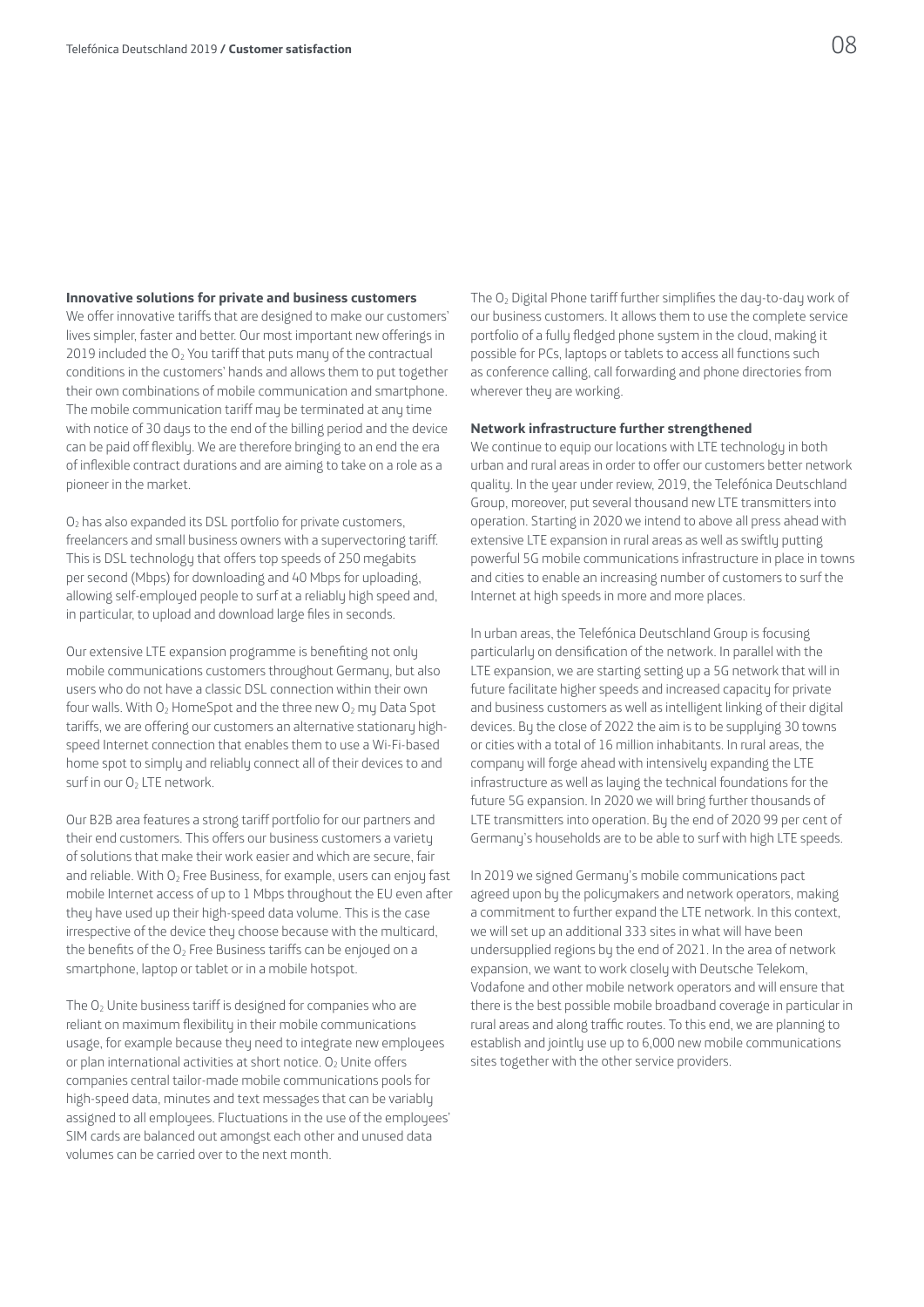The Telefónica Deutschland Group will also be cooperating with several technology companies where the 5G network is concerned. This enables us to establish diversity in our networks in future and avoid dependence on a single provider. For the expansion of the 5G access network (radio access network), we plan to collaborate with Nokia and Huawei with the reservation that the technology and companies are successfully certified in accordance with the legal regulations in Germany. In doing so, the Telefónica Deutschland Group intends to take into account the still ongoing political process of laying down the security regulations, without delaying the 5G expansion roll-out.

Our private and business customers trust in the reliability of our services. They expect network failures to be rectified quickly. By monitoring our network elements comprehensively and continually investing in our network structure, we aim to ensure that the negative impacts on our customers are kept to a minimum. A specialist department is responsible for efficiently monitoring and resolving problems in the mobile communications and fixed line network. It ensures that the impacts of work in the network are kept minimal for the customer, that customer complaints are analysed and that failures are remedied as quickly as possible. The individual specialist departments then optimise the internal processes, taking the technical framework conditions into account.

With regard to our network elements, we want to continuously raise the level of automation in monitoring and resolving problems. Since the middle of 2017 we have been using a measurement tool to analyse and gauge the quality of the network. This tool generates comprehensive figures. This enables us to recognise service restrictions or increased capacity demand at a mobile network location sooner and react correspondingly.

The Telefónica Deutschland Group's fibre-optic strategy relies on successful partnerships in order to cover as large an area as possible and accelerate advancement of fibre-optic connections for mobile network locations. In the process, we are working with several alternative telecommunications service providers as well as other network operators. For example, we entered into partnerships with the fibre-optic network operator Tele Columbus and with Vodafone in 2019, allowing us to offer our customers additional offerings in the area of high-speed Internet via a fixed line or a cable connection.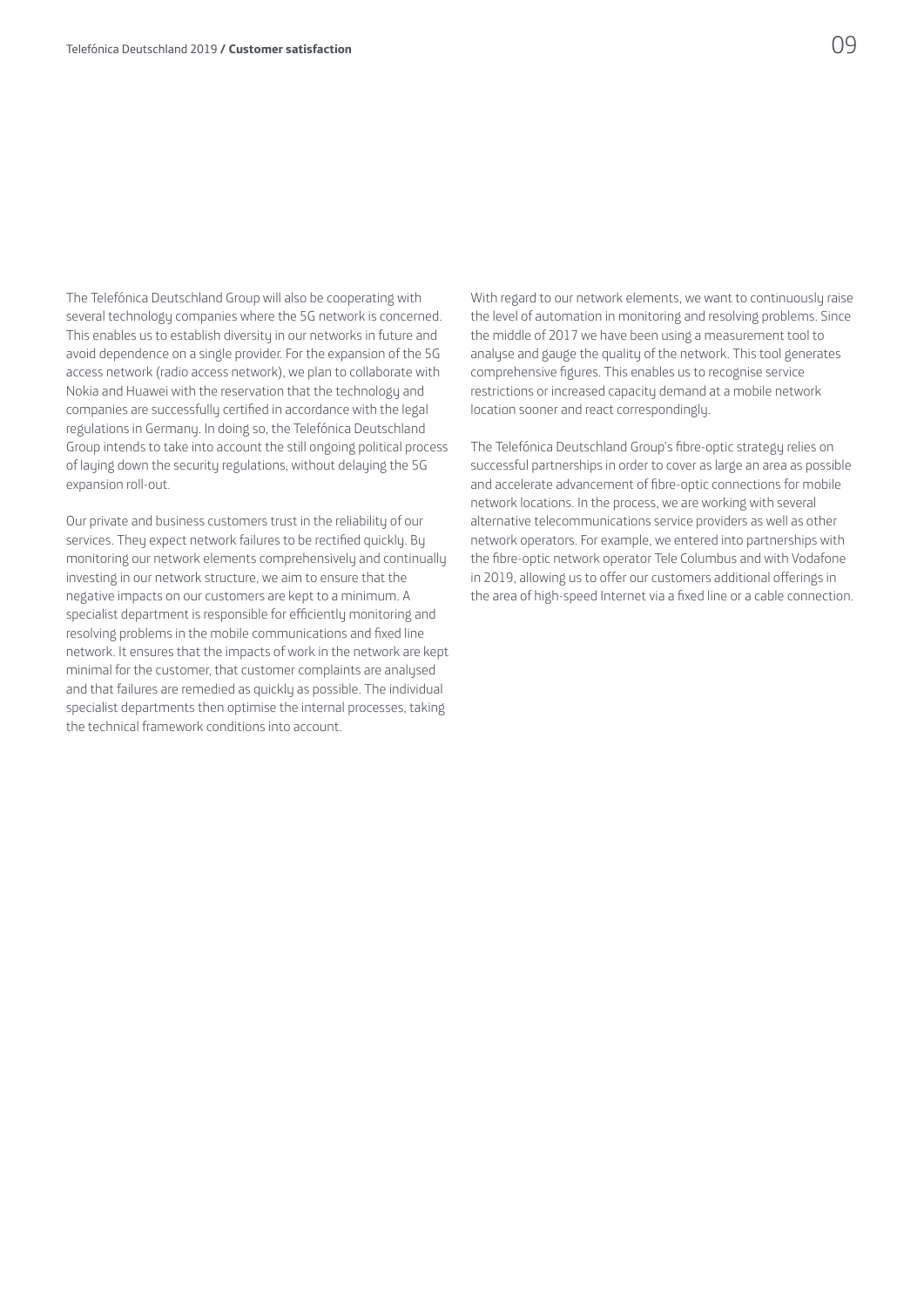## Data protection and information security

#### **BASIC PRINCIPLE** Telefónica Deutschland takes data protection very seriously

The digital age brings with it the challenges of rethinking data protection and privacy, among other things against the background of the increasing general threat of cyberattacks. Every day, millions of customers place their trust in the mobile network and services of the Telefónica Deutschland Group. We therefore take the protection and security of customer data very seriously and ensure that people remain in control of their data. We guarantee data protection and IT security on the basis of the relevant laws and regulations. We also make a commitment in our Business Principles to observing information security and transparency. The Telefónica Deutschland Group treats all personal and sensitive data confidentially and protects this data from any unauthorised access by third parties.

We protect the data of our customers as well as our employees, partners and investors in our processes and products. We seek to guarantee that the Telefónica Deutschland Group's business activities comply with data protection regulations by means of suitable measures. One primary focus in the reporting period was particularly the internal implementation of clarifications as decreed by the authorities and courts of law of the General Data Protection Regulation (GDPR) regarding processes and documents. We also placed the same amount of emphasis on raising awareness among our employees as to the implementation of the new data protection requirements.

We continue to update our data protection management system (DPMS) and information security management system (ISMS) in the area of corporate security and are developing both systems further in a targeted manner. For example, we restructured the monitoring and reporting of security key performance indicators for the company-wide management of information security. The existing crisis management concept is systematically implemented and put to the test in practice.

#### PROCESSES & MANAGEMENT Clear rules and processes established

The Telefónica Deutschland Group ensures data protection, information security and compliance with relevant laws and regulations through strict internal rules and processes. This involves our regularly revising existing and adopting new guidelines if additional regulatory needs are identified and then implementing these in the company. The decisive frameworks include the Group's data protection standard, which forms the foundation of the DPMS, as well as our guidelines concerning data protection. These present our principles in handling data and in our communication with our customers and the public in a transparent manner.

The internal guidelines concerning security (Security Global Policy) and rules for minimum security requirements (Corporate Rule on Minimum Controls) apply throughout the organisation. These are supplemented by a wealth of additional guidelines, standards and procedural instructions on various aspects of data protection. These include the guidelines for reporting data protection and information security incidents, the guidelines on data protection information obligations, the checklist for the rights of data subjects in accordance with the GDPR regarding the processing of users'/ customers' data, the newly created Privacy Consulting Process (PCP) and various procedural instructions. Our privacy policy contains clear guidelines on the protection of personal data that often go above and beyond the statutory specifications. Our employees receive annual training on this. All employees are additionally obliged to observe data and telecommunications secrecy.

The Data Protection Officer and Chief Security Officer are responsible for data protection and information security. They report directly to the Chief Officer for Legal and Corporate Affairs of the Telefónica Deutschland Group.

Efficient structures and processes are aimed at guaranteeing there are no violations in the areas of data protection and information security. With our company-wide DPMS and ISMS, we manage the processes that secure data protection standards, our targets, responsibilities and training as well as regular checking of measures that have been implemented. Information security managers and data protection coordinators have additionally been established in the departments as fixed points of contact in order to improve management of the DPMS.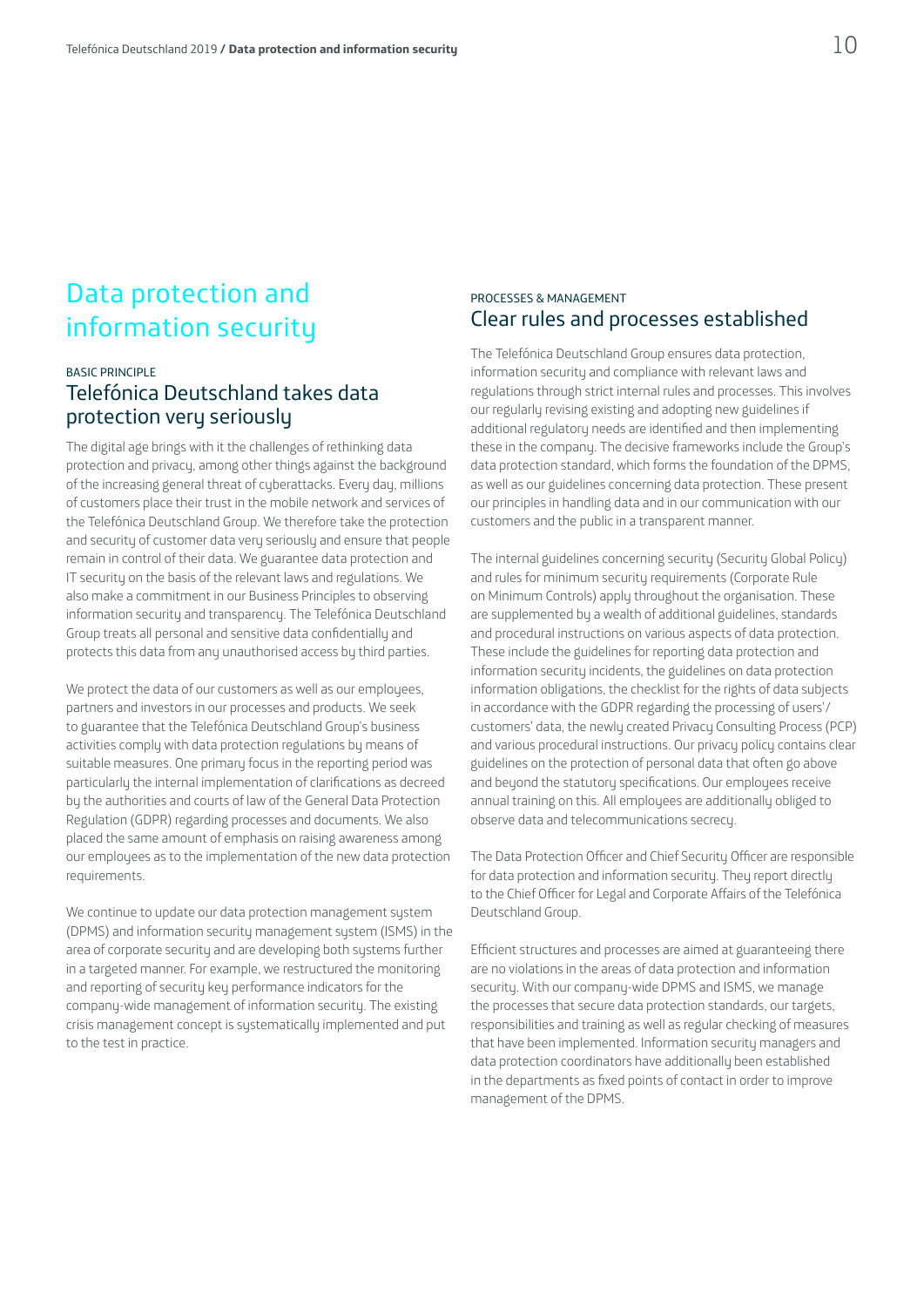We work exclusively with business partners who accept our data protection rules in accordance with the guidelines on data protection agreements and the corresponding agreements. We also conduct audits among other things where our service providers are located. Likewise, the Telefónica Deutschland Group has clear processes and regulations in place for involving subcontractors and sets corresponding requirements for contracts.

We also have set rules in place for reporting data protection incidents. Our data protection hotline constitutes a first point of contact that can be reached conveniently. Our suppliers and their employees can moreover turn to us via the Telefónica [supplier platform](https://www.telefonica.de/verantwortung/verantwortlich-wirtschaften/lieferanten/registrierung-und-feedback.html) if they have any complaints. We endeavour to answer all data protection enquiries quickly and clearly. At the same time, clear operating processes are in place for responding to customer queries and recording customer information.

We perform standardised checks before incorporating data into IT development and analysis processes. Our TÜV-certified data anonymisation platform with its three-stage anonymisation process also ensures that all personal references within data are removed prior to the data's statistical analysis.

Our objectives in the area of data protection and information security are:

- Ruling out the initiation of proceedings due to the violation of data protection regulations by achieving the best possible compliance with the data protection regulations
- Minimising the ratio of initiated processes to actual breaches
- Transparency regarding data usage
- Ability to react swiftly to major disruptions and dangerous situations that may occur, such as network failures, data misuse and bomb threats
- Localising areas of action pertaining to information security

No proceedings were initiated in the past financial year due to data protection infringements and violations of the legal provisions in this area. No penalties in the form of fines were imposed on the basis of data protection violations. 26 reportable security breaches or incidents with regard to confidentiality, integrity and availability in connection with network and information security were identified. The events that have occurred are solely relevant to the objective of availability and can essentially be put down to the work carried out as part of the network consolidation or faults with network elements.

#### **T 02**

#### **DATA PROTECTION AND INFORMATION SECURITY**

| <b>IN NUMBERS</b>                                                                                                | 2019 | 2018 | 2017 |
|------------------------------------------------------------------------------------------------------------------|------|------|------|
| Proceedings initiated due to data<br>protection violations (Section 109a German<br>Telecommunications Act [TKG]) | O    | O    |      |
| Penalties in the form of fines as a result of data<br>protection violations during the year                      | O    | O    |      |
| Reportable security breaches or incidents relating<br>to information and network security                        | 26   | 36   | q    |
| Penalties in the form of fines paid in relation<br>to security breaches or other network security<br>incidents   | U    |      |      |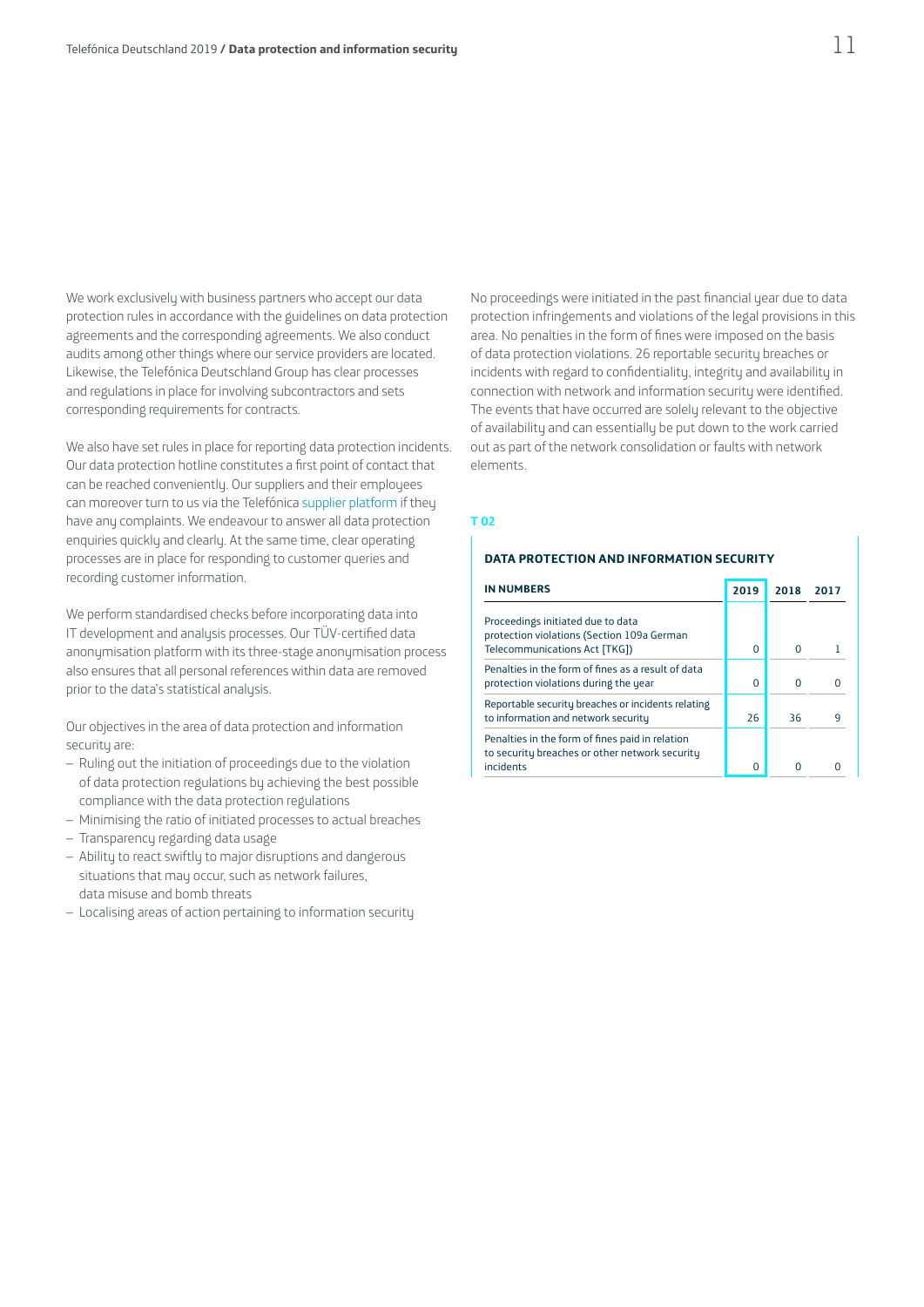#### STRATEGIC PRIORITIES Pressing ahead with raising awareness and educating

Our priorities include providing regular, targeted and comprehensible information about how we process data. We base our actions on the principles of self-determination, transparency, protecting personal data, and innovation as enshrined in our guidelines regarding data protection.

The most important information tools our customers can access in a direct and targeted manner include the Telefónica Deutschland Group's [data protection website](https://www.telefonica.de/unternehmen/datenschutz.html) and our brands' respective data protection websites. These explain in detail what types of data the Telefónica Deutschland Group processes, how we protect our customers' data and what they themselves can do to protect their data. Consumers can also exercise their rights in accordance with the GDPR. The project initiated in 2017 to implement the GDPR was continued with the aim of replacing temporary processes with automated ones, for example within the scope of the information provision process. In this way, we take the strain off the customer service staff, who can then focus on responding to customer enquiries quickly and on quality assurance.

There is regular training aimed at various target groups to increase security awareness. This allows us to sensitise individual departments, selected security contact points or even all employees at different locations.

Our employees regularly undergo mandatory training in the area of data protection and information security, including with the support of external data protection experts. Employees tasked with training further employees were given particularly extensive training. There are such data protection coordinators in all of the departments and they serve as an interface between the department's members and the data protection team. The coordinators prioritise enquiries in their area of business, handle standard topics and simple matters themselves and, if necessary, arrange contact with the relevant data protection experts. They are therefore the first point of contact for implementation of the data protection management system.

The topics employee training on data protection and information security is currently focusing on include the responsible handling of the constituent data and traffic data that the Telefónica Deutschland Group uses to provide telecommunications services and in its data analysis processes for the development of new service offerings. We simultaneously implemented a campaign at the beginning of 2020 under review to raise awareness regarding the processing of personal data in day-to-day business; this was aimed at employees in all areas including the shops and customer service. In particular, this concerned the observance of the protection of personal data in email traffic, during phone calls made in public settings and in dealing with documents which can be viewed by external parties.

To raise awareness regarding security, we hold information events and exercises at our sites which aim to teach employees the correct way to handle threat situations in the online sphere. This involves our working closely with security authorities such as the police and the intelligence service. We prepare for material crisis scenarios such as network failures, data misuse and bomb threats with concrete instructions.

We involve both our internal and external stakeholders in a variety of activities in the areas of data protection and information security. We conduct dialogue via our data protection forum to which relevant internal stakeholders belong and discussion takes place on a continuous basis with external partners and the applicable authorities. These include Germany's Federal Network Agency (BNetzA), the Federal Office for Information Security (BSI) and the Federal Commissioner for Data Protection and Freedom of Information (BfDI). The Telefónica Deutschland Group is also represented in global initiatives surrounding data protection, such as the Global Network Initiative, via the Telefónica, S.A. Group. We are additionally members of various professional associations such as Bitkom, the German Association for Data Protection and Data Security (GDD), the Information Security Forum and the Bavarian Association for Business Security (BVSW).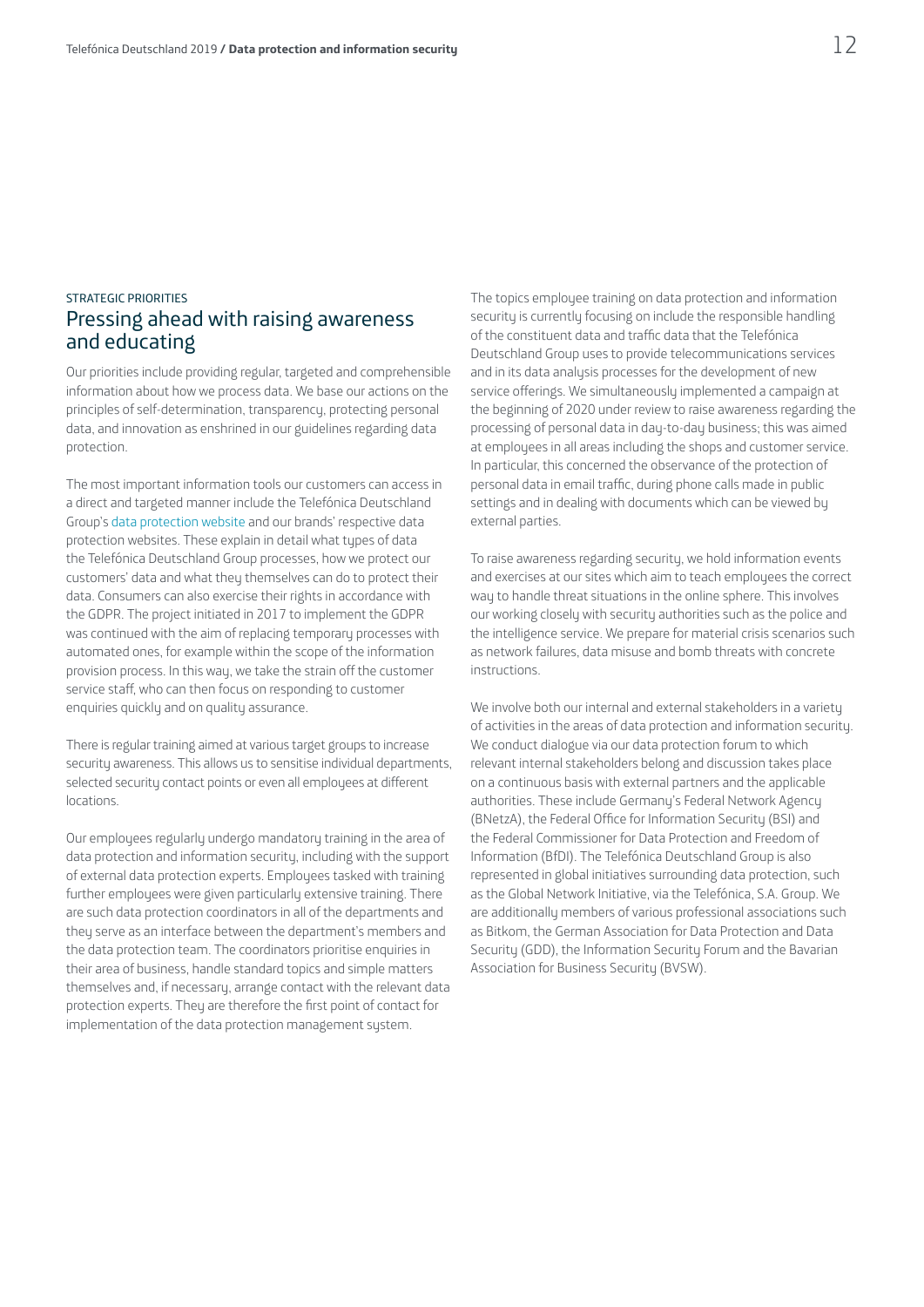### Climate protection

#### BASIC PRINCIPLE Telefónica supports UN climate target

The Telefónica Deutschland Group's Spanish parent company has committed itself to counteracting climate change together with the United Nations. The company is part of the [Business Ambition for](https://www.telefonica.com/en/web/press-office/-/telefonica-commits-to-the-un-to-fulfil-more-ambitious-climate-targets-to-limit-the-increase-in-global-temperature)  [1.5°C](https://www.telefonica.com/en/web/press-office/-/telefonica-commits-to-the-un-to-fulfil-more-ambitious-climate-targets-to-limit-the-increase-in-global-temperature) action alliance. The alliance members intend to use targeted measures and far-reaching changes to limit global warning to 1.5°C above the pre-industrial average. The Telefónica Group already gets 58% of the energy it uses around the world from renewable sources.

Back in 2016 the mobile communications industry was the first sector in the world to support the [United Nations' Sustainable](https://www.un.org/sustainabledevelopment/sustainable-development-goals/)  [Development Goals.](https://www.un.org/sustainabledevelopment/sustainable-development-goals/) In the UN's 2030 Agenda, goal number 13 focuses on climate change. Since 2016 the industry has taken a variety of emergency measures to combat climate change and its impacts. This assumption of responsibility for the environment is also a basic principle of the Telefónica Deutschland Group.

#### Focus on energy efficiency and CO<sub>2</sub> reduction

The Telefónica Deutschland Group is reducing the environmental impacts of its business activities in a targeted manner as a way of making a contribution to climate protection. Energy consumption and the accompanying greenhouse gas emissions constitute the material impacts that our business activities have on the environment. We intend to reduce these with clear goals. Network technology constitutes the largest proportion of electricity consumption at 96%. In this area, the energy reduction goals represent a major challenge in view of the Telefónica Deutschland Group's programme of network expansion (incl. 5G).

We rely on different elements to save energy and reduce greenhouse gas emissions: we invest in energy-efficient technology, use renewable energies and promote low-pollutant mobility, and we are increasingly offering our customers sustainable products and services. By achieving the targets, we will not only improve our own environmental footprint, but also our business figures: increasing energy efficiency in our operating business activities (OPEX) is set to lead to savings of EUR 15 m by 2020 compared with 2016.

We are moreover working intensively on in our own processes using natural resources as sparingly as possible and producing as little waste as possible. Recording and evaluating the relevant waste volumes is being supported with the introduction of the waste management system GreTel, which has been specially developed based on the Telefónica Deutschland Group's needs. The Group's small volumes of hazardous waste in addition to electronic waste are seen as

immaterial, but are nonetheless recorded by our environmental management system in accordance with ISO 14001 and are passed on for disposal or recycling in line with legal requirements. Our water consumption is likewise deemed immaterial as it only occurs in our offices and shops to an extent which is usual for a service company.

#### PROCESSES & MANAGEMENT Management systems anchored in the company

Our binding company-wide environmental policy serves as the basis for all activities and is further supported by sustainable energy management guidelines. These are both aimed at our business processes in the areas of the network, office spaces, mobility, responsible procurement and our product and services portfolio with the main emphasis on sustainable innovations. Our environmental policy is established in the environmental guidelines in accordance with ISO 14001. This particularly seeks to promote the identification of and compliance with all relevant laws, norms, standards and other binding obligations. Our environmental management system serves to prevent and minimise any negative effects that our activities and infrastructures may have on the environment and to keep on improving our environmental performance in general.

#### **Climate protection: energy consumption**

We have established our own energy guidelines in the company in accordance with ISO 50001. These are based on our environmental management system and specify its principles in the area of energy. Our energy management system including offices and shops was recertified in accordance with ISO 50001 in 2019. The Telefónica Deutschland Group's offices have now been certified in accordance with the environmental management standard ISO 14001 and the quality management standard ISO 9001 since 2004. Our shops' environmental management is likewise based on the ISO 14001 standard, and application of this is verified by means of internal rather than external audits.

In order to manage these processes, we have appointed energy and environmental management system officers, and we have set up both an environmental committee and an energy committee. Environmental issues and targets as well as all measures are subject to an annual management review.

We aim to ensure improvement in our company's performance, products and services from an environmental point of view, primarily by using a systematic performance evaluation on the basis of the defined targets in the Responsible Business Plan 2020. One of our climate protection targets is to reduce direct and indirect carbon emissions by 11% by 2020 (base year: 2015).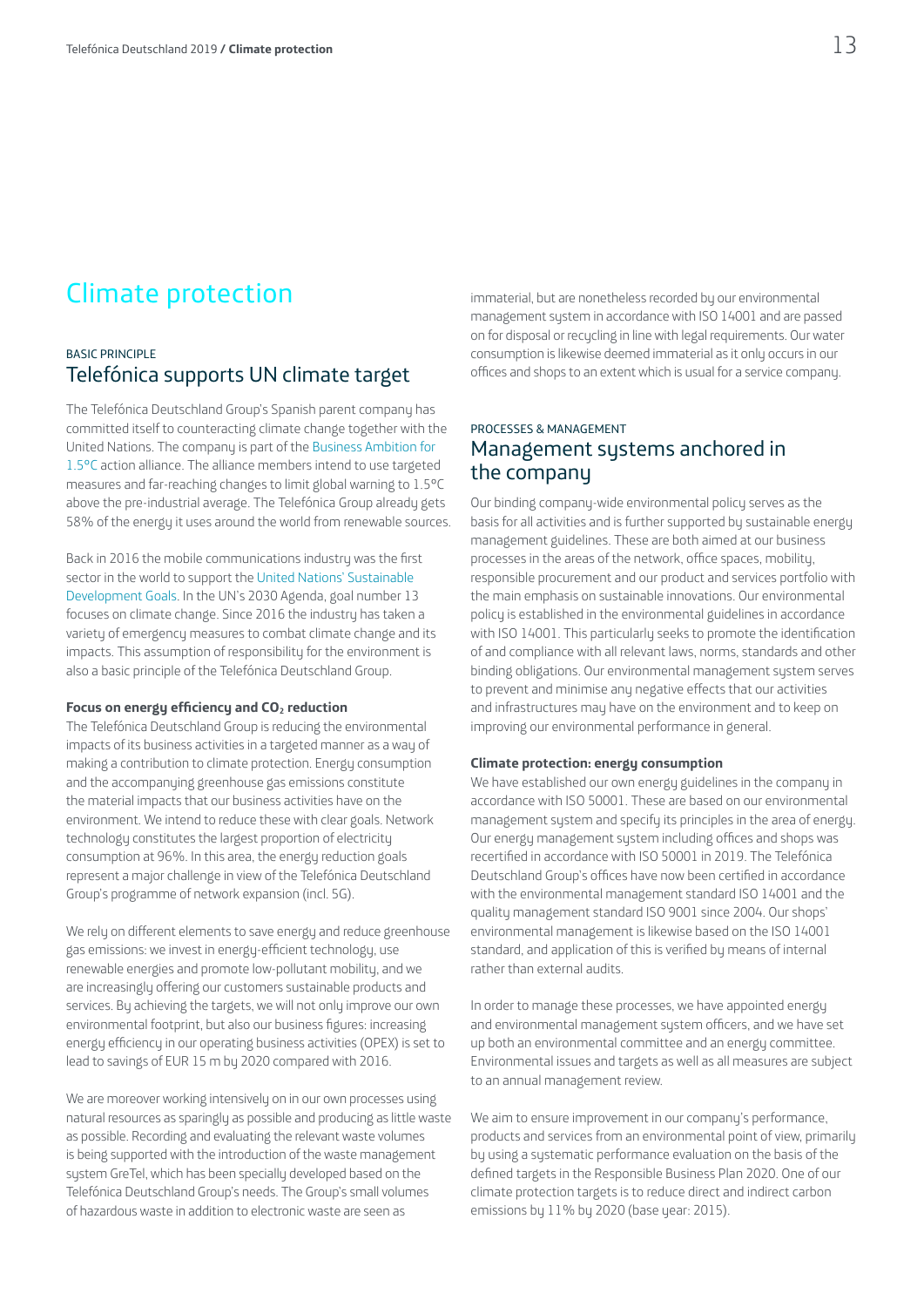Another of our targets is to reduce energy consumption per data volume (GWh/PB) by 40% by 2020 (base year: 2015, 0.41 GWh/ PB). We already managed to achieve the target in the previous year with a level of 46%; in 2019 energy consumption per data volume totalled 0.17 GWh/PB. Through the use of new and energy-efficient technologies, it was consequently possible to lower the value further. We will endeavour to maintain this level in future in spite of our network expansion and the rising data volumes.

#### **T 03**

| <b>CLIMATE PROTECTION: ENERGY CONSUMPTION</b> |  |
|-----------------------------------------------|--|
|-----------------------------------------------|--|

|                                                                                 | <b>UNIT</b> | 2019 | 2018 | 2017 |
|---------------------------------------------------------------------------------|-------------|------|------|------|
| Energy intensity: total energy<br>consumption per data volume                   | GWh/PB      | 0.17 | 0.22 | 0.25 |
| Proportion of total electricity<br>consumption from renewable energy<br>sources | $\%$        | 84   | 82   | 71   |
| Proportion of green electricity in own<br>procured and controlled energy        | $\%$        | 100  | 100  | າດດ  |

The proportion of renewable energies in relation to total electricity consumption increased further to 84% in 2019.

Regarding our company cars, average fleet emissions are to be reduced to 95 g CO<sub>2</sub>/km for company vehicles newly registered from 2020. We achieved our target of reducing the carbon emissions caused by business travel by 10% by 2018 in comparison to the base year 2015 with a figure of 12% by that year. We achieved a further reduction of 20% in 2019.

#### STRATEGIC PRIORITIES Targeted improvements in energy and resource efficiency

The Telefónica Deutschland Group is committed to the promotion of a low-carbon economy. We are continually improving our energy efficiency by switching to energy-saving components throughout the company. This enables us to make an active contribution to the reduction of greenhouse gas emissions. We are also focusing on natural resources being used efficiently and we apply environmental criteria to our procurement processes in order to reduce our ecological footprint further. In order to promote the use of renewable energies, we already procure 100% green electricity where we are in a position to do this. Another focus is on developing products and services that make sustainable behaviour easier for our customers. In 2019, for example, we introduced the new half SIM card carrier

format in our shops and when issuing cards to new  $O<sub>2</sub>$  postpaid customers. The new SIM card carrier is half the size and also half the weight of the previous bank card format, which in 2019 produced a saving of almost 3.4 tonnes of plastic for about 1.7 million half SIM cards. In addition to  $O_2$ , other own brands are participating in this initiative.

In the course of the merger of the Telefónica Deutschland Group and the E-Plus Group, we implemented comprehensive measures aimed at environmentally friendly network and office location consolidation. In the network area, progress was moreover made on numerous energy efficiency measures, which we intend to implement by 2020 at the latest. These primarily concern modernisation of the 2G and 3G networks, which we almost concluded by the end of this reporting year. By the end of 2019 we were consequently able to reduce energy consumption by a total of 6.82 GWh (in relation to 2016). Within the framework of the almost completely finished network consolidation through deactivation and demolition of around 14,000 sites in total, we achieved savings of 196 GWh between 2016 and 2019. Delays in dismantling were due to the fact that the locations intended for this are now partly to serve the establishment of the 5G network. The consolidation of the network is managed by measuring the progress of the 2G/3G modernisation project, which we report on monthly.

#### **T 04**

#### **CLIMATE PROTECTION: ENERGY CONSUMPTION**

| <b>IN GWH</b>                              | 2019 | 2018 | 2017 |
|--------------------------------------------|------|------|------|
| Total energy consumption                   | 727  | 778  | 791  |
| Total electricity consumption <sup>1</sup> | 696  | 746  | 752  |
| of which by the network and data centres   | 668  | 716  | 722  |
| of which by offices, shops, call centres   | 28   | 31   | 30   |
| Total fuel consumption <sup>2</sup>        | 31   | 32   | 39   |
| Energy from renewable energy sources       | 584  | 610  | 536  |

<sup>1</sup> The figure for electricity consumption equals the volumes actually billed per electricity consumption point and, in some cases, forecasts of the volumes consumed.

<sup>2</sup> Fuel consumption (in the form of diesel, natural gas and district heating) comprises the units provided via a direct contract between a supplier and Telefónica.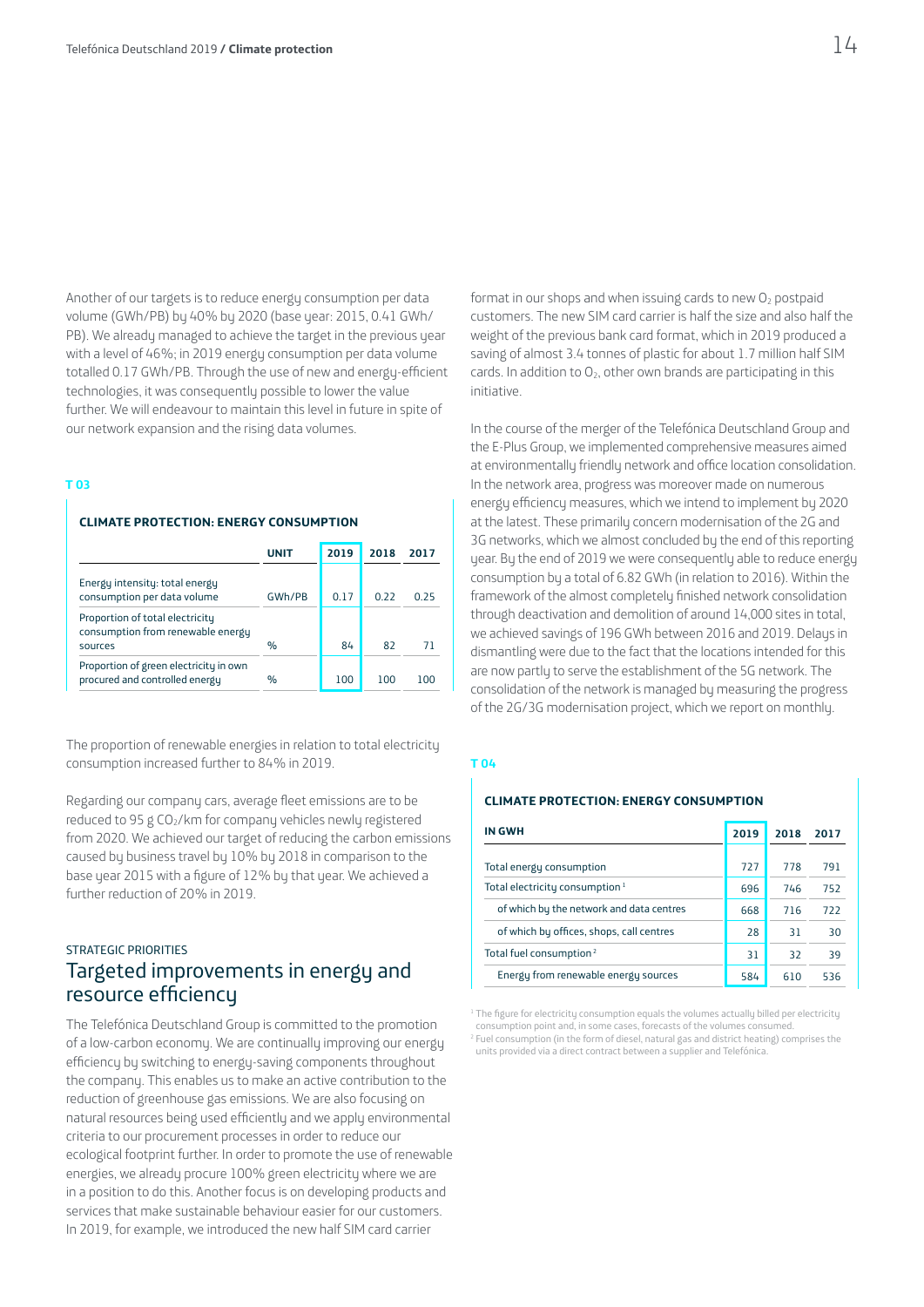Over the next three years, the Telefónica Deutschland Group intends to equip nearly all of its mobile communications sites with smart meters for the electronic logging of electricity consumption. It is planned for 25,000 locations to be equipped at which it is possible to access the meters. This technology delivers maximum energy consumption data transparency and offers a variety of starting points for cost-conscious and environmentally friendly energy management. These include, for example, identifying consumption anomalies as an indication of imminent outage of system components and the predictive maintenance.

We achieved further savings in 2019 through the deactivation of the DSL main distribution frames. In relation to the consumption value of 54 GWh recorded in 2015 the entire 54 GWh managed to be saved following the optimisation measure's conclusion.

#### **Lowering emissions for company mobility**

To achieve our targets in the area of mobility, we use our travel guidelines to promote the joint use of company cars as well as switching to the train. For example, we have made rail journeys more appealing to staff by authorising first-class travel. With regard to travel activities, we have established detailed monitoring based on the data provided by the travel agency and the mobility service provider in order to manage the fleet of company cars. Rail travel, determined on the basis of kilometers driven, increased by 22% year-on-year in 2019 while the use of flights, determined on the basis of kilometres flown, fell by 19%.

In order to attain our target of reducing the average carbon emissions of company vehicles registered from 2020 to 95 g/km, we are continually tightening the bonus-malus system for selecting new company vehicles in order to give our employees additional incentives to behave responsibly. There were initial discussions regarding the deployment of an electromobility charging infrastructure. The carbon emissions of the company fleet rose by 6.1% in 2019 compared with 2018.

#### **G 01**

#### **CLIMATE PROTECTION: GREENHOUSE GAS EMISSIONS** IN TONNES OF  $CO<sub>2</sub>$  EQUIVALENT (tCO<sub>2</sub>eq<sup>1</sup>)



 $1 CO_2$ eq =  $CO_2$ , CH<sub>4</sub> and N<sub>2</sub>O.

<sup>4</sup> The emissions per km for flights and rail travel (Scope 3) for the years 2017 to 2019 were calculated with emission factors applied Group-wide (source: UK National Atmospheric Emissions Inventory (NAEI)). The values for 2017 and 2018 were accordingly subjected to retrospective adjustment. Moreover, the emissions for rail travel for 2017 to 2019 were included.

<sup>2</sup> Carbon emissions (including Scope 1 and Scope 2) are calculated on the basis of ISO 14064, the Greenhouse Gas Protocol and the ITU-T L.1420. A standard Germany-wide conversion factor is used to convert electricity consumption into carbon emissions, irrespective of the fact that 84% (previous year: 82%) came from renewable energy sources. The Telefónica Deutschland Group uses the electricity conversion factors (development of specific carbon emissions in the German electricity mix during the years 1990–2018) of the Umweltbundesamt (German Environment Agency) and with that 518 g CO2 as the basis for the calculation in the year under review, 2019. This has, however, not resulted in fundamental changes in trends. <sup>3</sup> Other indirect emissions due to business travel (flights and rail travel).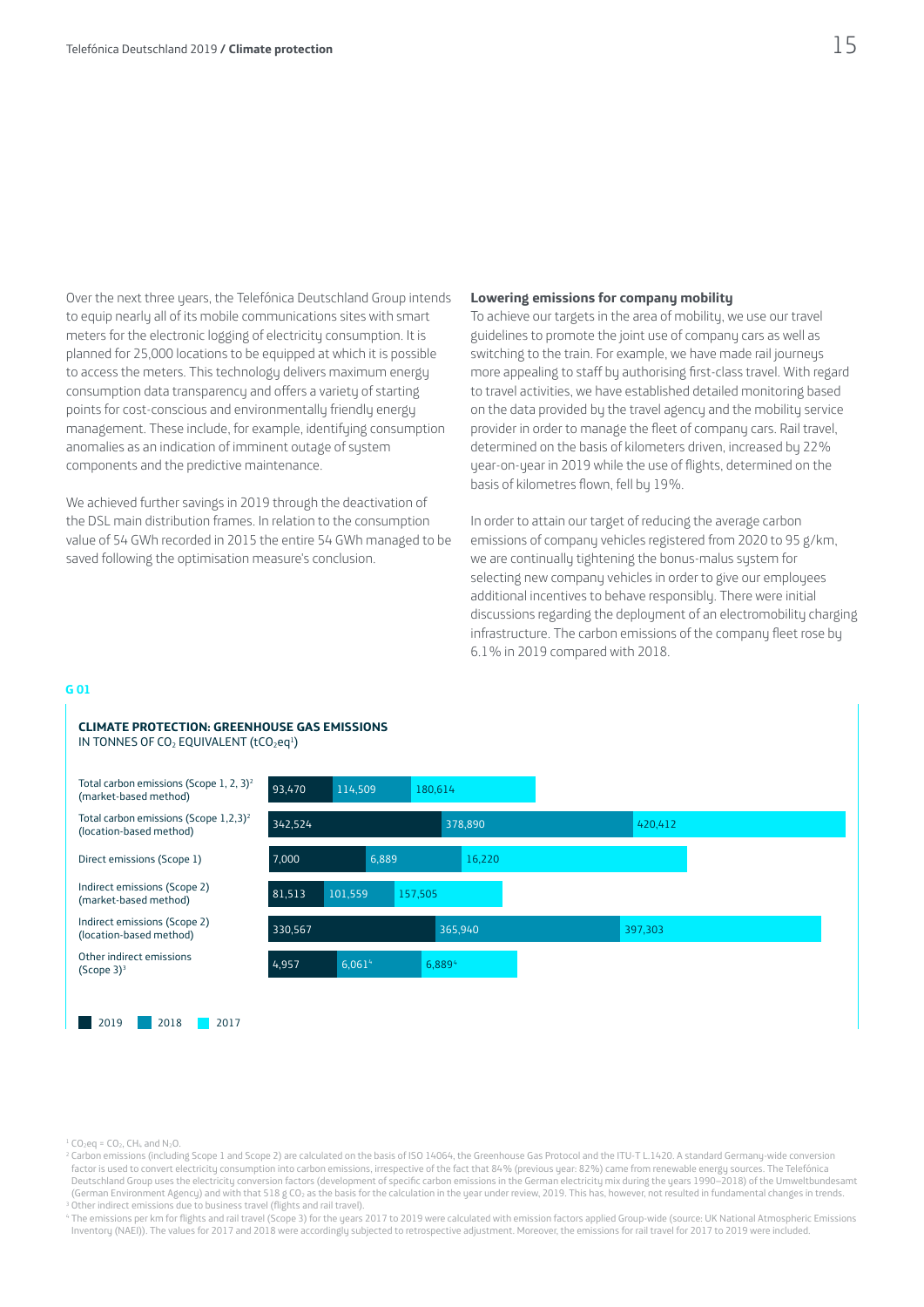### Attractiveness as an employer

#### BASIC PRINCIPLE High employer attractiveness as target

Digitalisation not only poses a challenge for technology; it is also a key one for the organisation and its employees. The dedication and professional qualification of our employees is fundamental to the Telefónica Deutschland Group's success. Only with their help can the company's digital transformation succeed and sustainable economic success be brought about. It is our responsibility to equip our organisation for this transformation and make our employees agents of change. Moreover, we aim to do all of this while jointly bringing our structures, processes and working methods into line with the expectations of the new era.

Following the organisational conclusion of the merger, in 2018 we placed our focus as an employer on the topics of learning, collaboration and new ways of working, participation and leadership development. We consistently pressed ahead with this in 2019 and further developed the individual topics with respect to content. How we collaborate in future, interlinked across divisions, and develop our skills is vital to the success of our company and every individual in the digital world. As part of the transformation process, our overarching goal is to include our employees in changes and be an attractive employer for them and external applicants in future too.

#### PROCESSES & MANAGEMENT Systematic processes to achieve targets

The Chief Human Resources Officer (CHRO) has overarching responsibility for the area of staff matters. Several works council bodies also represent the interests of our employees. Our annual global employee survey was further developed in 2019 so that we will in future be even better able to assess the attractiveness of our work environment and our employees' motivation. The "Employee Experience Survey" is conducted online, anonymously and voluntarily among all employees of the Telefónica Deutschland Group. We are measuring our attractiveness as an employer for the first time using the indicator employee Net Promoter Score (eNPS). This KPI assesses employees' likelihood of recommending Telefónica as an employer. No meaningful direct comparison of the results of the new eNPS can be made with the previous years' figures for employee satisfaction (employee engagement score). That is due to differences in the question set and scale. In 2019 we achieved an eNPS of 21.5 points. We aim to increase this to 26 points by 2022. The response rate in 2019 was 79%, equating to a year-on-year increase of eight percentage points. To regularly review our progress and to be able to implement improvements as required, we conduct

short surveys known as pulse surveys a number of times a year. These likewise assess our eNPS and identify key topics for our transformation. The content of these pulse surveus also constitutes part of the annual Employee Experience Survey.

#### **T 05**

#### **ATTRACTIVENESS AS AN EMPLOYER: ANNUAL EMPLOYEE SURVEY**

|                                                       | <b>UNIT</b> | 2019 | 2018 | 2017 |
|-------------------------------------------------------|-------------|------|------|------|
| Response rate                                         | $\%$        | 79   | 71   | 68   |
| Employee Engagement Index<br>(until 2018)             | $\%$        |      | 74   |      |
| Employee Net Promoter Score (eNPS)<br>(from 2019) $1$ | Score       | 21.5 |      |      |

<sup>1</sup> Result for attractiveness of the working environment

#### STRATEGIC PRIORITIES Priorities in human resources work

The Telefónica Deutschland Group further developed its HR strategy and implemented new measures in the year under review. In particular, thanks to the employee surveys being carried out regularly in the course of the year, the effectiveness of central initiatives was made quantifiable and therefore also more controllable. With this and the progress we have made in all of our focal areas as described below, we have significantly advanced the transformation of our organisation.

#### **Continuous learning and personal development**

We ensure that there is an environment in which our employees can prepare themselves in the best way possible for today's and tomorrow's working world while growing personally. The Telefónica Deutschland Group encourages continuous and self-determined learning in analogue and digital form. The employees therefore have the opportunity to incorporate learning into their day-to-day work, develop further and work more efficiently.

All employees can continuously expand their skills profiles and boost their employability in the long term with the help of digital teaching modules, such as LinkedIn Learning, and through networking opportunities in our communities and various dialogue and feedback formats. We also encourage our employees to always be open to adopting different perspectives and to grow with new duties and responsibilities in the form of project assignments or permanent role changes.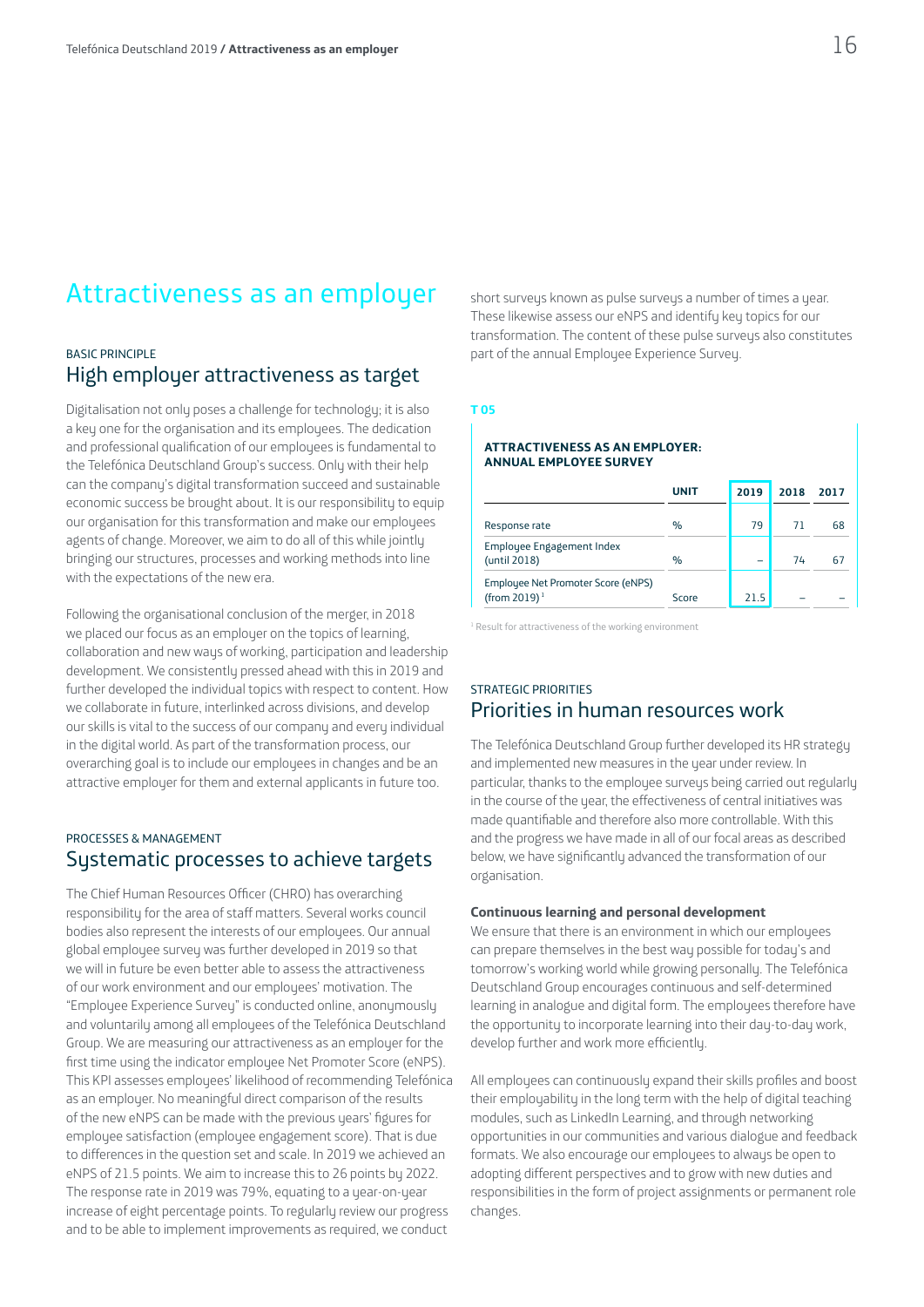#### **Participation and involvement of employees**

The Telefónica Deutschland Group creates an environment in which committed employees can work optimally, adapt to changes quickly and actively participate. To achieve this, we encourage communication among each other with the aim of integrating relevant stakeholders early on and boosting motivation to shape the future together. There are regular formats that support transparent and ongoing communication between the Management Board and employees. These include "Vorstand im Dialog" (Management Board in Dialogue), "Kaffee & Croissant" (Coffee & Croissants) and site visits with alternating Management Board members. In addition, a new dialogue format was launched in 2019 called SmartWorking@ Telefónica. Here, the Chief Human Resources Officer, executives and staff jointly develop new approaches for our collaboration and for the working world of tomorrow.

The works council is also closely involved in all measures. We work together as partners with a high level of co-determination. Most notably, we ran a number of boot camps in 2019 in order to increasingly shape changes in the company jointly. Informal exchange with the bodies also takes place regularly.

#### **New ways of working and collaboration**

We want to create the best solutions for our customers, going beyond team and unit boundaries. To this end, we promote the networking of our employees and new, smart ways of working. With the help of workshops, we have launched a number of initiatives designed to further embed a "smart spirit" as a key principle in the company. These included, for example, the Smart Work Community with over 300 members, barcamps, keynote speeches and company-wide training and coaching for employees given by employees.

In 2019 *FreiRaum*, a new space for creative and agile working, was opened. Employees can book this for workshops and training. The opening week introduced employees to the diverse programme with keynote speeches, agile training, workshops and participation formats. Beyond that, much of our office space has gradually been transformed into a modern and flexible working environment in recent years. We are already operating successfully on the basis of the new concept at five sites. We have also redesigned approximately 4,000 physical workspaces.

#### **Empowering executives in their future role**

In 2018 we introduced a programme for senior management (Leadership Journey) designed to prepare an initial 60 executives for their role as the driving force behind transformation, change and performance. In 2019 we expanded the programme to include the broader management team with 240 employees, thereby providing stimuli for growth of the executives themselves, the implementation of smart ways of working and further development of the employees and teams. An important aim was also to enhance networking and team building at the executive level. The supporting measures included coaching from professional trainers and a comprehensive guide to feedback and development conversations with employees. Detailed evaluations of the regular pulse surveys for the respective areas were also part of this.

Our support for executives moreover includes standardised training as well as individual specialist training, soft skills development and coaching programmes. A central component of our executive development is the Telefónica academy Universitas in Barcelona, which runs programmes on corporate strategy and culture as well as on management and personal development.

#### **Shaping attractive labour conditions**

The Telefónica Deutschland Group also focuses on recruiting the best employees and retaining top performers in our company. We aim to achieve this above all through fair and respectful collaboration, achieving high levels of commitment from all staff and providing an inspirational and motivational work atmosphere. In particular, we support our employees in reconciling their professional life with their private one – for instance through work models that offer flexibility of both times and location. Moreover, the Telefónica Deutschland Group offers its employees additional benefits such as pension subsidies, discounts on public transport, insurance policies, meal subsidies and employee credits. A standardised remuneration system has been in place for all employees of Telefónica Germany GmbH & Co. OHG since 2018.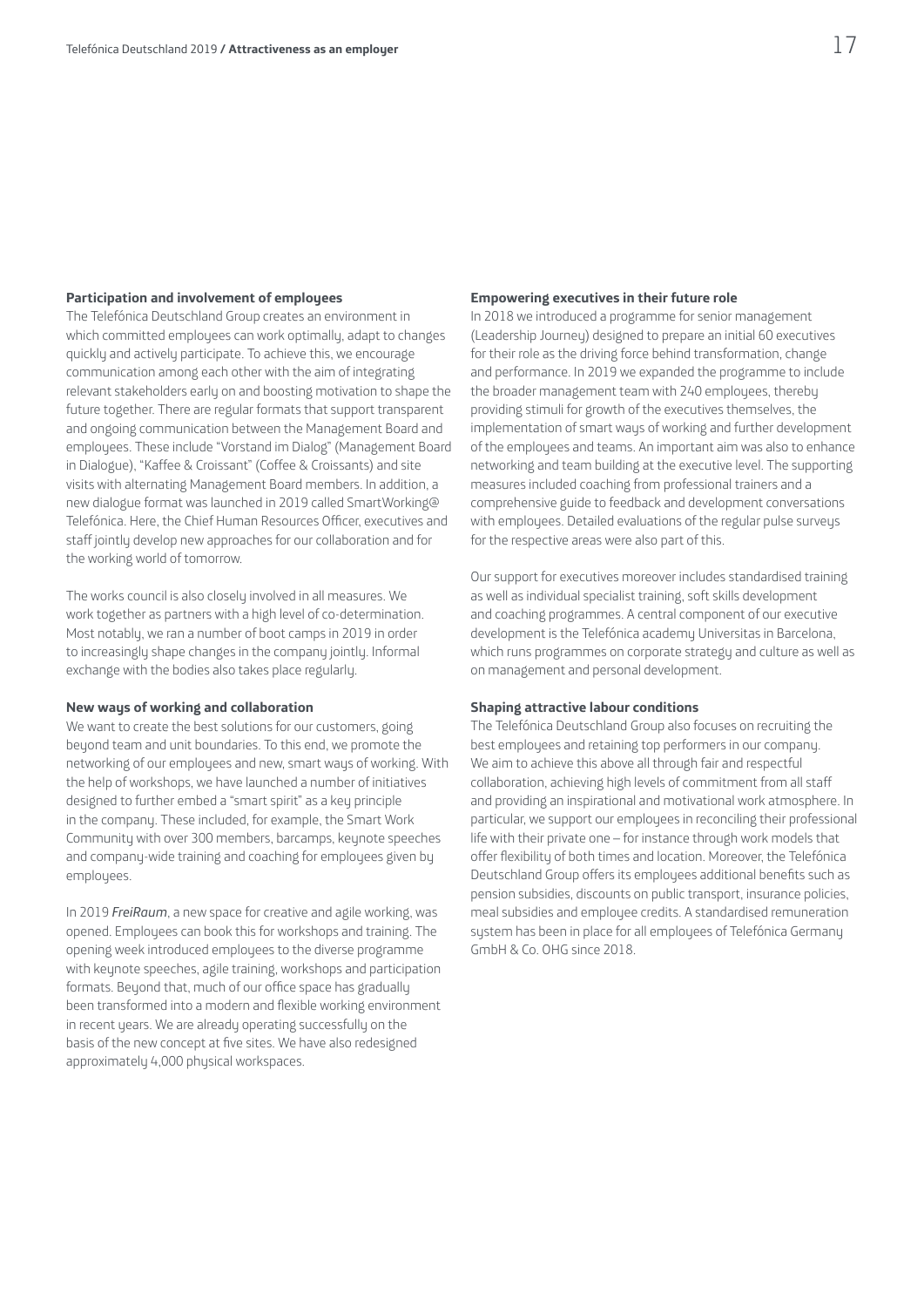### Sustainable innovations

#### BASIC PRINCIPLE Digital added value for people and society

As one of the largest telecommunications providers in Germany, the Telefónica Deutschland Group sees itself as a pioneer in shaping the digital transformation responsibly. Our declared goal is to advance sustainable development with digital technologies. We therefore give consideration to the impacts that our digital business model has on the environment and society, always with the focus firmly on people.

We want to make people's lives simpler, safer, healthier and more environmentally friendly with our digital products and services. Sustainable innovations are key to achieving this. In this connection, we rely on analysing large amounts of data, networking devices, and innovative products for the customer with the focus on mastering day-to-day requirements with digital solutions and making them safer. Our products unite the triad of "Networking. Analysing. Optimising.".

The Telefónica Deutschland Group specifically advances innovation in collaboration with the public sector and digital companies. In this respect, we are involved in an array of projects run as part of the mFUND research initiative launched by Germany's Federal Ministry of Transport and Digital Infrastructure (BMVI). This focuses in particular on projects that promote efficient and environmentally friendly traffic planning in various regions.

Wayra, the Telefónica Deutschland Group's innovation laboratory that focuses on areas such as artificial intelligence, data analysis and customer service, serves as a link between our company and start-ups. Start-ups in the Wayra programme have the opportunity to test their solutions and products under the conditions of and with the support of a major corporation. The focus here is above all on innovations which can be directly incorporated into the Telefónica Deutschland Group's core business.

#### PROCESSES & MANAGEMENT Clear targets and data protection compliance

We have set ourselves important strategic targets in the area of sustainable innovations and products. In the years leading up to 2020 we intend to push technologies to simplify linking up people, devices and machines in the private and industrial world. Development and management of innovative projects and solutions extends across all the divisions. Responsibility for the segment Internet of Things (IoT) together with the business customer area lies with the B2B directorate, which reports directly to the Chief Executive Officer (CEO). The Advanced Data Analytics (ADA) division is overseen by the Chief Financial Officer (CFO) and the Chief Partner and Wholesale Officer.

The prerequisites for digitalisation of the relevant services have been created by offering high-performance network infrastructure and data analysis. Complying with the strict data protection requirements for all of our products and technologies is a top priority in our approach. Our anonymisation process, which has been certified by TÜV Saarland, is a good example of this. This makes it impossible for data from digital sources, such as a mobile network or wireless local area network, to be assigned to a specific person. Due to the anonymisation, the customer's consent is not necessary from a legal point of view. The Telefónica Deutschland Group makes it possible, nevertheless, for customers via a simple online form to at any time object to their data being processed for the anonymisation process. This gives every customer the opportunity to weigh up their personal preferences and the benefit that their data may create for the economy and society.

#### STRATEGIC PRIORITIES Joint solution for logging into online services

We launched Mobile Connect in cooperation with Deutsche Telekom and Vodafone Deutschland. This mobile-phone-based login process makes signing into online services simple and secure on PCs, tablets and mobile phones. It meets the global GSMA standard and is therefore compatible with the services of all international mobile network operators. All customers need to log in are their smartphone and their mobile phone number. There is no need to enter a username and password, thus making a significant contribution to greater login security and making the login process a lot more convenient for the customers. Together with our partners, we intend to rapidly expand Mobile Connect and establish it as the standard means of logging into online services in Germany.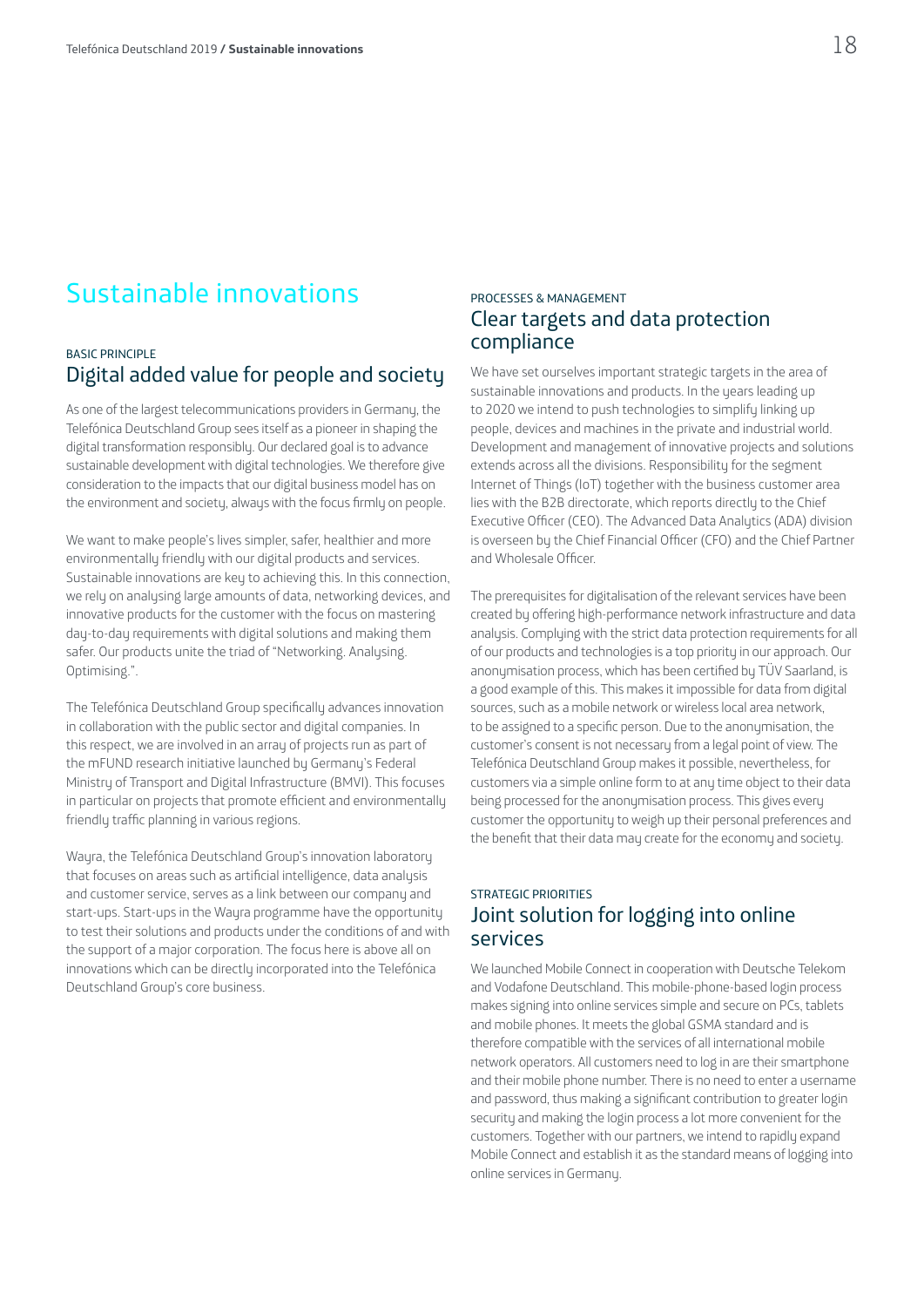#### **Future-oriented IoT technologies for the B2B area**

The Internet of Things will become increasingly important for the German economy. The number of IoT projects in major and medium-sized enterprises is already increasing significantly, as demonstrated by IDG Research Services' latest Internet of Things Study 2019/2020. The Telefónica Deutschland Group is likewise seeing an increase in demand from SMEs in the area of IoT. The millions of devices and machines that will be interconnected within the Internet of Things in the years to come will need robust, highperformance and reliable mobile communications networks. These are the basis for sustained success of innovative developments such as smart cities, Industry 4.0 and telemedicine.

Our IoT solutions enable automatic data transmission between objects and machines. In this area, we are working on innovative network technologies such as NB-IoT and 5G for the intelligent communication of the future. Our customers are afforded access to all the important information needed in order to manage their machines' connectivity and to analyse processes. We see expanding this interconnectivity as putting us on the right path for creating digital added value for our customers.

With IoT Connect, we have the right tariffs for data transmission and for the intelligent interconnectivity and its management: IoT Connect Deutschland for primarily nationwide use and IoT Connect Europa for usage that includes the neighbouring European countries. With the Vivo-o2-Movistar global SIM card, we guarantee maximum network security and availability for the optimum connectivity of machines and devices in Germany and abroad.

The fundamental component of our IoT offering is the Telefónica Kite platform for the business customer area. This offers our customers a convenient and an effective management sustem for all M2M/IoT SIM cards. The system thus serves as an all-in-one solution for the management and monitoring of all of a company's IoT and M2M activities. In 2019 the Telefónica Kite platform was named product of the year in the category of "IoT Services and Platforms" in the *funkschau* readers' choice – for the third time in a row.

#### **Data analysis cooperations and models**

As a mobile network operator with currently close to 50 million connections, we have access to vast data volumes in our day-to-day business processes. This data – such as mobility data – is often exclusively available to us as network operators. With the line of business Advanced Data Analytics (ADA) and research projects, we are seeking to tap the potential offered to all areas of life by data analysis, from mobility to private consumption.

Involving our stakeholders in our diverse activities is a matter of crucial importance to us here. The Telefónica Deutschland Group therefore maintains various cooperation partnerships at project level, such as those with South Pole and Teralytics AG who specialise in sustainability solutions. Together with these project partners and the city of Nuremberg, the Telefónica Deutschland Group has used anonymised mobile communications data to calculate traffic flows and show potential for reductions in emissions. This has led to a project for measuring emissions and traffic in exceptional incidents (IncidentAnalyse) sponsored by Germany's Federal Ministry of Transport and Digital Infrastructure (BMVI) as part of the mFUND programme, which we are involved in.

Another BMVI-sponsored project, Extended Mobile Network Data (xMND), is all about the demand-based planning of public transport. The aim of the project is to develop processes that allow publictransport demand data to be generated with high time and space accuracy on the basis of anonymised mobile communications data and for this data to be continually made available to the market. With the help of two use cases, concrete realisation perspectives are being developed together with public-transport companies (including MVG in Munich) to be used for monitoring and planning public transport.

Likewise sponsored by the BMVI, and supported by us, the ProTrain initiative seeks to achieve efficient passenger steering to improve the use of existing rail transportation capacities. Passenger headcounts are combined with anonymised mobile communications data and information on the operating situation, weather influences, current incidents and events in order to forecast demand better. This is being tested on two regional rail lines within the Verkehrsverbund Berlin-Brandenburg (VBB), the integrated public-transport network covering the federal states of Berlin and Brandenburg.

There is another cooperation with the Wayra start-up Mostly AI, which specialises in data synthesising. The cooperation with the start-up seeks to facilitate the use of large data volumes and at the same time comprehensively protect the customers' privacy.

#### **Progress of Aura**

Aura, the global Telefónica organisation's artificial intelligence, was incorporated into the  $O<sub>2</sub>$  website in 2019 as a direct interface between us and our customers. Step by step, Aura is offering a consistent customer experience across all the relevant channels as well as information and services which are specifically tailored to the customers. In addition, Aura features a large knowledge database which makes answering questions concerning  $O<sub>2</sub>$  services easier. Content can, moreover, be updated flexibly on a daily basis, which means Aura can keep people abreast of the latest products and campaigns. What is more, Aura learns every time a customer submits something, thus its understanding of language is constantly optimised.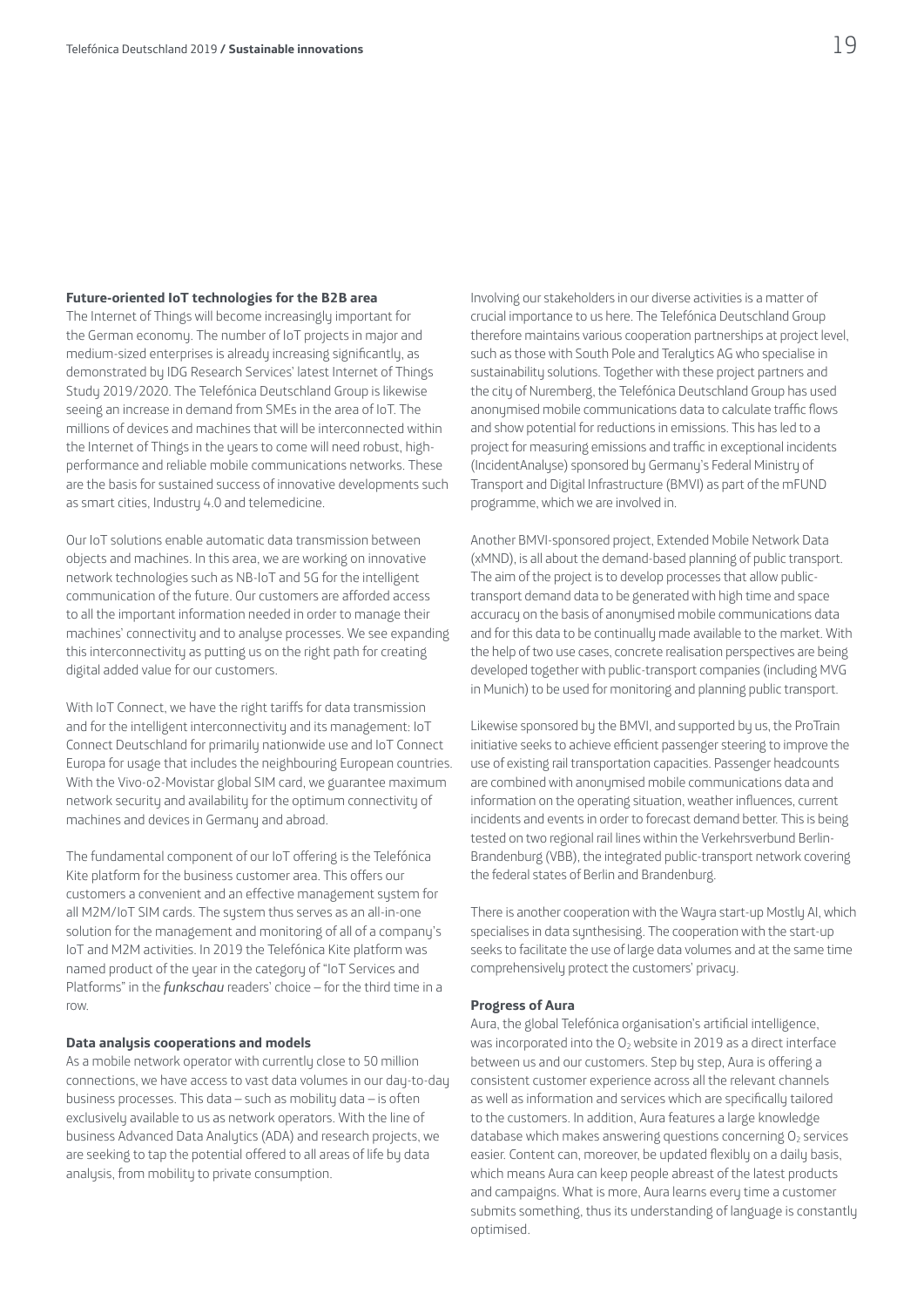#### **Wayra promotes innovative start-ups**

In 2019 we promoted ten new start-ups in the areas of smart retail, data analysis and lead generation through our Wayra innovation laboratory. The new partner programme "Wayra as a Service" (WaaS) was also further advanced. Here, Wayra helps other companies to find start-ups as partners to assist them in developing new processes or services. The final of the "Be an Innovator Student" programme of the cooperative partner BearingPoint was held at Wayra in Munich in 2019. The winners were Team ReGreen from the University of Vienna, who set themselves the goal of calculating companies' carbon footprints and assisting the businesses in offsetting their footprints.

In 2019 Wayra additionally made a mid-six-figure investment in the Berlin software company MOTIONTAG, which specialises in the analysis of anonymised mobility data and which has developed self-learning software for local public-transport use. Wayra received the Capital Award in the category "Best Innovation Labs" in 2019, thus placing it among the top three in Germany.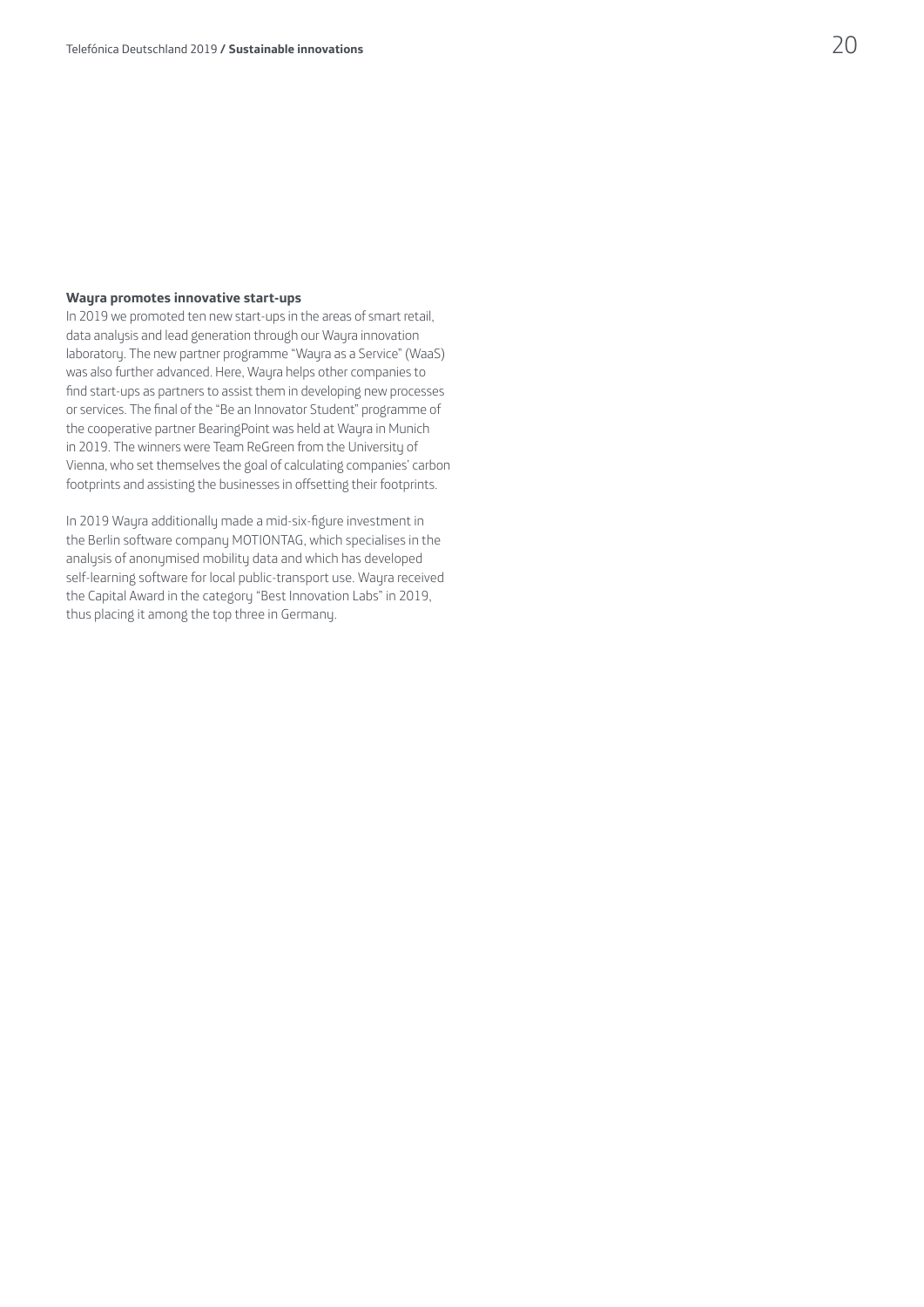### Anti-corruption

Our aim is to maintain and increase the trustworthiness of the Telefónica Deutschland Group. Here, the integrity of the company and the sense of responsibility of all our employees play a decisive role. They form the basis for trusting cooperation with our customers and business partners, thereby guaranteeing the good reputation of our company.

Observing statutory requirements, international standards and internal guidelines is a matter of course for us. The Business Principles of the Telefónica Deutschland Group and the Telefónica, S.A. Group additionally guide our conduct. Our principles in turn are based among other things on the UN Universal Declaration of Human Rights and the core labour standards of the International Labour Organization (ILO), which we declare our dedicated support for.

Conducting our business in accordance with the principles of efficient, sustainable and transparent corporate governance is a comprehensive demand for the Telefónica Deutschland Group. We comply with the guidelines of the German Corporate Governance Code (DCGK) for this purpose. The [Corporate Governance Report](https://www.telefonica.de/investor-relations-en/corporate-governance/corporate-governance-report), the declaration of conformity with the DCGK specifications and our [Management](https://www.telefonica.de/investor-relations/corporate-governance/erklaerungen-und-satzung)  [Declaration](https://www.telefonica.de/investor-relations/corporate-governance/erklaerungen-und-satzung) are published in the [Annual Report.](http://telefonica.de/investor-relations-en/annual-report)

#### BASIC PRINCIPLE Zero tolerance of corruption

Compliance management is of high importance to the Telefónica Deutschland Group. There is a particular focus on the subject of anti-corruption – this is because incidents of corruption can lead to severe financial damages and considerable damage to reputation. The Telefónica Deutschland Group absolutely rejects all forms of corruption and this is reinforced with its zero-tolerance commitment. We aim to have had our compliance management system (CMS) externally certified by 2020.

#### BASIC PRINCIPLE Integrated compliance management system

Maintaining and building up our customers' trust is important to us. We must avoid financial disadvantages or damage to our reputation resulting from compliance violations. That is why we have established an integrated CMS that guarantees our guidelines are kept to. The main emphases of our CMS include combating corruption and preventing unfair competition and conflicts of interest. Overall responsibility for this lies with the Director of Integrity Services, who reports to the Chief Officer for Legal and Corporate Affairs. The Management Board and Supervisory Board of the Telefónica Deutschland Group are regularly notified about compliance activities, particularly as regards the ongoing development of the CMS.

We do not tolerate corruption or any form of bribery or corruptibility. Every suspected case is carefully examined. Substantiated accusations are rigorously pursued and penalties are imposed accordingly. The system helps detect cases of corruption throughout the company and prevent them to the fullest extent possible using suitable measures. Here, we define cases of corruption as any form of misuse of a professional position to obtain unauthorised tangible or intangible advantages. Three suspected cases of corrupt conduct were reported to us in 2019 and these were looked into internally. The suspicions could not be confirmed in any of the three cases.

#### **T 06**

#### **ANTI-CORRUPTION**

|                                       | <b>UNIT</b> | <b>2019</b> | 2018 2017 |  |
|---------------------------------------|-------------|-------------|-----------|--|
| Total number of cases of corruption 1 | Number      |             |           |  |

<sup>1</sup> Confirmed suspected cases that led to measures related to labour law or sanctions.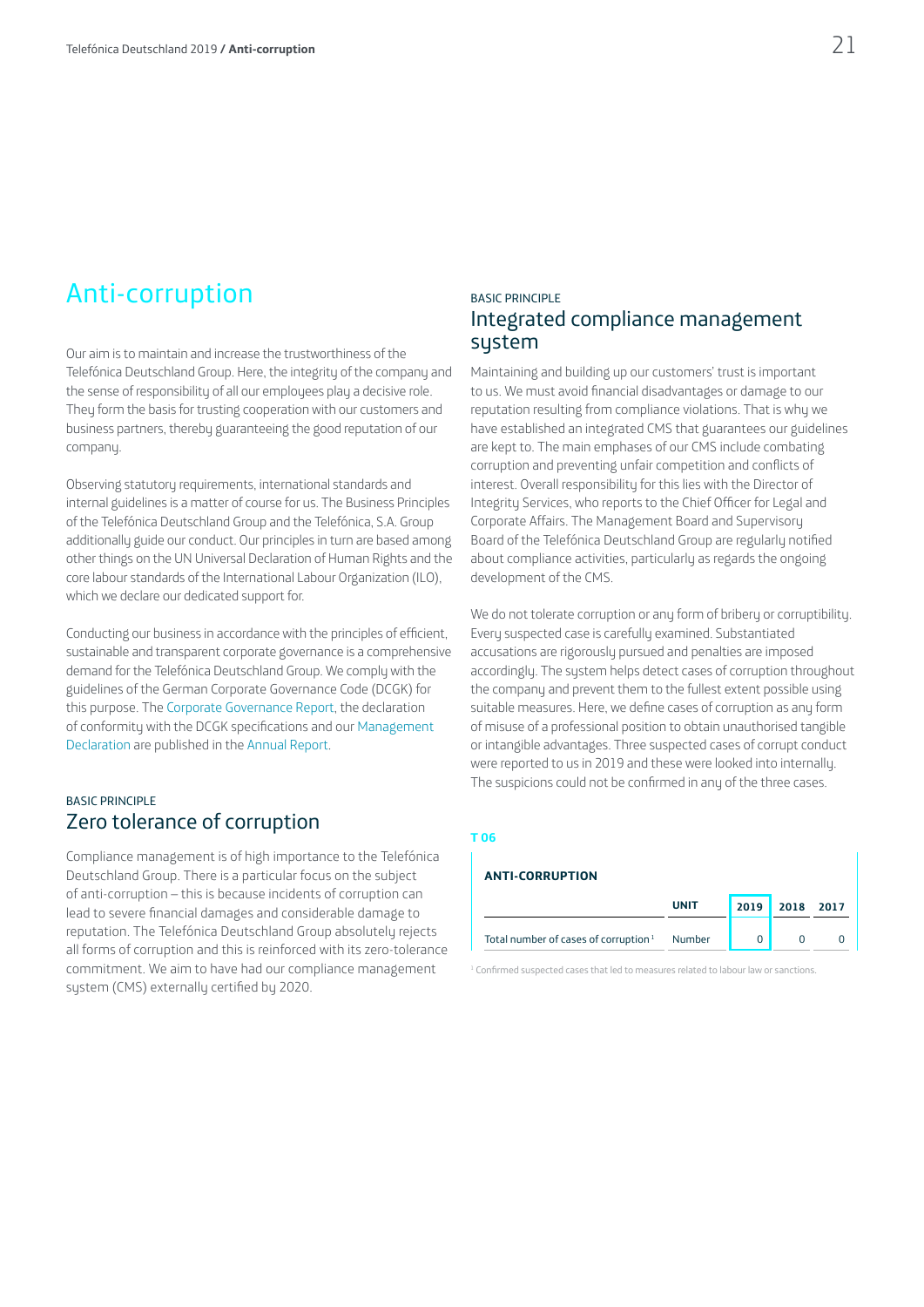#### STRATEGIC PRIORITIES Involving stakeholders in prevention

Keeping our employees closely involved is essential to implementing our compliance measures. We achieve this through explanatory communication as well as surveys and training. Our business partners and suppliers are also subject to binding specifications, such as the Supplier Code of Conduct and an anti-corruption declaration to which they have to consent in order to be commissioned with work.

We carry out regular online compliance training courses in order to sensitise our employees to this important issue. This is compulsory for all employees. We continually review our training concept and adapt it respectively to current developments and needs. Our executives on the top management level commit moreover on an annual basis to complying with our Business Principles and anticorruption guidelines. We completely revised the mandatory online training on our Business Principles in 2019. The training includes topics ranging from data protection and competitive conduct to a special focal chapter on anti-corruption as well as environmental and human rights issues. We also provided our employees with revised mandatory training on Germany's General Act on Equal Treatment (AGG). In addition, there is regular communication on topics relevant to corruption, for example emails and information on the intranet.

We carry out occasion-related and process-accompanying examinations and consultations with regard to potential compliance risks. The Internal Audit department and external auditors regularly audit the CMS as well as our measures for preventing corruption. Our staff are also surveyed regarding the quality and effectiveness of the CMS.

We have moreover defined clear guidelines and specifications for the most important compliance topics that affect daily business. In addition to the [Business Principles,](https://www.telefonica.de/file/public/776/Telefonica-Business-Principles-en--01-2018.pdf?attachment=1 ) they include corruption prevention and competition law guidelines as well as guidelines on how to handle invitations, gifts, conflicts of interest and incentives. Regulations relating to the procurement of services are also included, such as how to conduct business with service providers.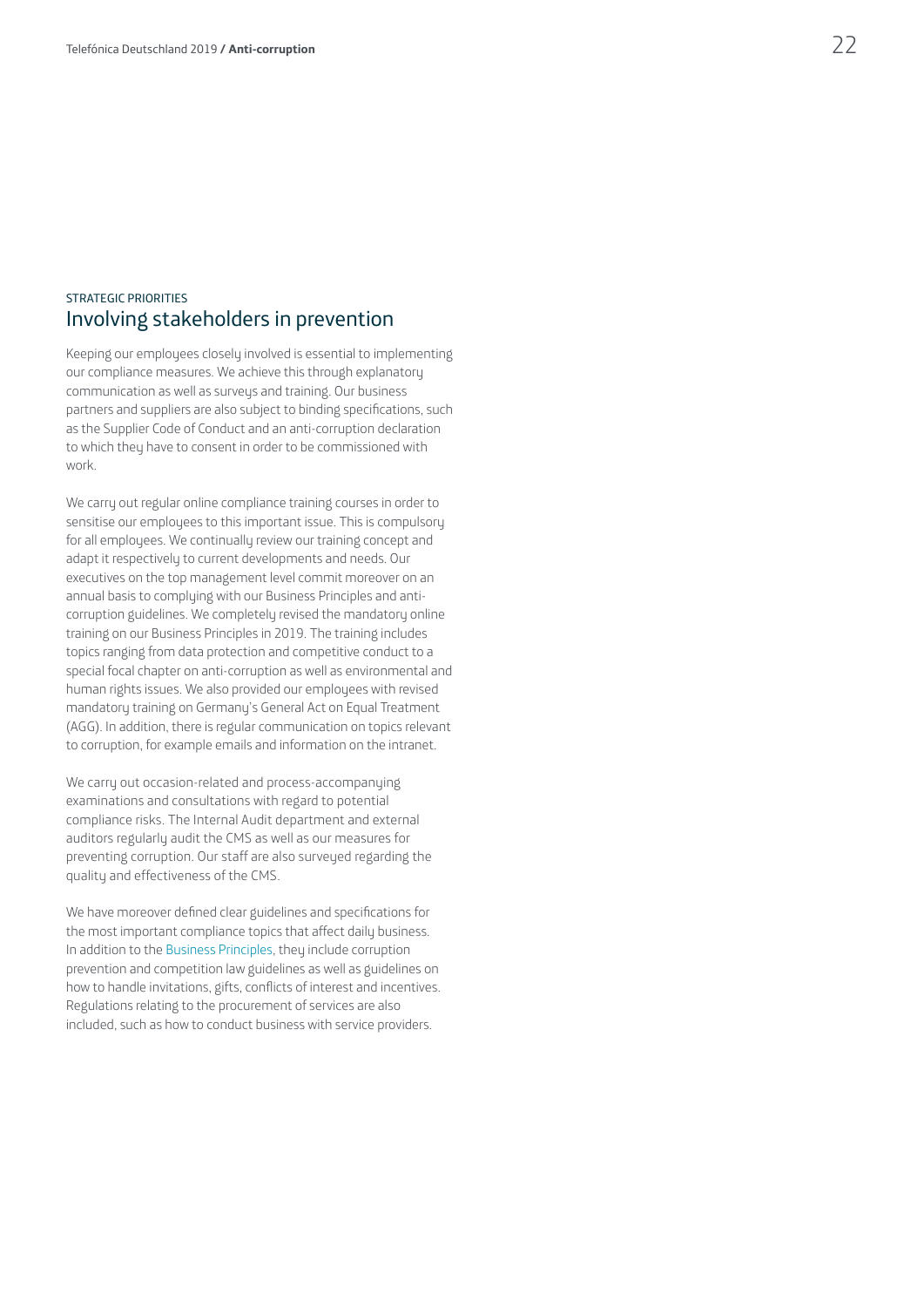## **INDEPENDENT PRACTITIONER'S REPORT**

### Independent Practitioner's Report on a Limited Assurance Engagement on Non-financial Reporting1

#### **To Telefónica Deutschland Holding AG, Munich**

We have performed a limited assurance engagement on the combined separate non-financial report pursuant to §§ (Articles) 289b Abs. (paragraph) 3 and 315b Abs. 3 HGB ("Handelsgesetzbuch": "German Commercial Code") of Telefónica Deutschland Holding AG, Munich, (hereinafter the "Company") for the period from 1 January to 31 December 2019 (hereinafter the "Non-financial Report").

#### **Responsibilities of the Executive Directors**

The executive directors of the Company are responsible for the preparation of the Non-financial Report in accordance with §§ 315c in conjunction with 289c to 289e HGB.

This responsibility of Company's executive directors includes the selection and application of appropriate methods of non-financial reporting as well as making assumptions and estimates related to individual non-financial disclosures which are reasonable in the circumstances. Furthermore, the executive directors are responsible for such internal control as they have considered necessary to enable the preparation of a Non-financial Report that is free from material misstatement whether due to fraud or error.

#### **Independence and Quality Control of the Audit Firm**

We have complied with the German professional provisions regarding independence as well as other ethical requirements.

Our audit firm applies the national legal requirements and professional standards – in particular the Professional Code for German Public Auditors and German Chartered Auditors ("Berufssatzung für Wirtschaftsprüfer und vereidigte Buchprüfer": "BS WP/vBP") as well as the Standard on Quality Control 1 published by the Institut der Wirtschaftsprüfer (Institute of Public Auditors

in Germany; IDW): Requirements to quality control for audit firms (IDW Qualitätssicherungsstandard 1: Anforderungen an die Qualitätssicherung in der Wirtschaftsprüferpraxis – IDW QS 1) – and accordingly maintains a comprehensive system of quality control including documented policies and procedures regarding compliance with ethical requirements, professional standards and applicable legal and regulatory requirements.

#### **Practitioner's Responsibility**

Our responsibility is to express a limited assurance conclusion on the Non-financial Report based on the assurance engagement we have performed.

Within the scope of our engagement, we did not perform an audit on external sources of information or expert opinions, referred to in the Non-financial Report.

We conducted our assurance engagement in accordance with the International Standard on Assurance Engagements (ISAE) 3000 (Revised): Assurance Engagements other than Audits or Reviews of Historical Financial Information, issued by the IAASB. This Standard requires that we plan and perform the assurance engagement to allow us to conclude with limited assurance that nothing has come to our attention that causes us to believe that the Company's Nonfinancial Report for the period from 1 January to 31 December 2019 has not been prepared, in all material aspects, in accordance with §§ 315c in conjunction with 289c to 289e HGB.

In a limited assurance engagement the assurance procedures are less in extent than for a reasonable assurance engagement, and therefore a substantially lower level of assurance is obtained. The assurance procedures selected depend on the practitioner's judgment.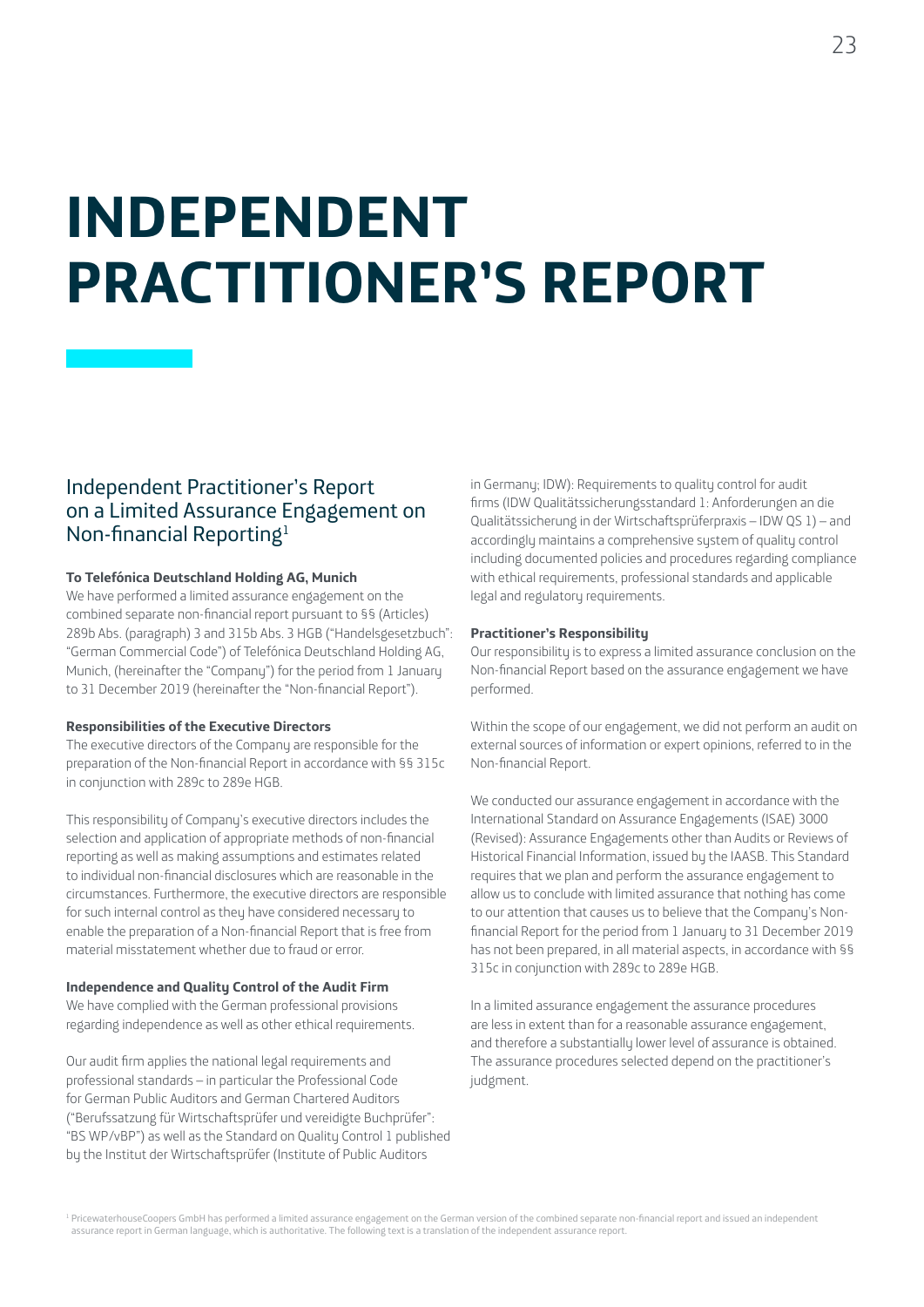Within the scope of our assurance engagement, we performed amongst others the following assurance procedures and further activities:

- Obtaining an understanding of the structure of the sustainability organization and of the stakeholder engagement
- Inquiries of personnel involved in the preparation of the Nonfinancial Report regarding the preparation process, the internal control system relating to this process and selected disclosures in the Non-financial Report
- Identification of the likely risks of material misstatement of the Non-financial Report
- Analytical evaluation of selected disclosures in the Non-financial Report
- Comparison of selected disclosures with corresponding data in the financial statements and in the management report
- Evaluation of the presentation of the non-financial information
- Use of the work of a practitioner's verification of energy consumption and greenhouse gas emission indicators according

#### **Assurance Conclusion**

to ISO 14064

Based on the assurance procedures performed and assurance evidence obtained, nothing has come to our attention that causes us to believe that the Company's Non-financial Report for the period from 1 January to 31 December 2019 has not been prepared, in all material aspects, in accordance with §§ 315c in conjunction with 289c to 289e HGB.

#### **Intended Use of the Assurance Report**

We issue this report on the basis of the engagement agreed with the Company. The assurance engagement has been performed for purposes of the Company and the report is solely intended to inform the Company about the results of the limited assurance engagement. The report is not intended for any third parties to base any (financial) decision thereon. Our responsibility lies only with the Company. We do not assume any responsibility towards third parties.

Munich, 14 February 2020

PricewaterhouseCoopers GmbH Wirtschaftsprüfungsgesellschaft

German public auditor (Wirtschaftsprüfer)

Michael Conrad ppa. Annette Daschner